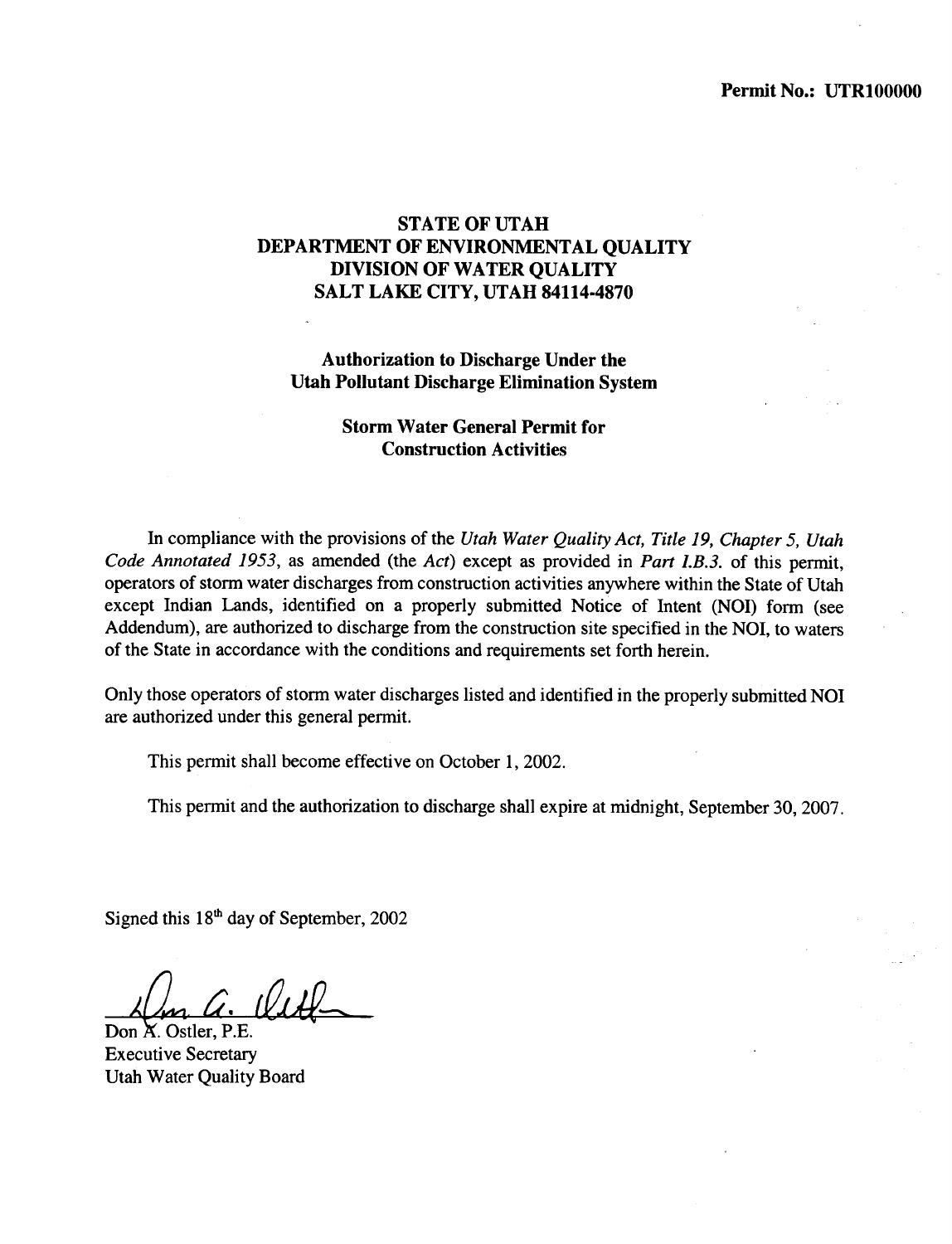### **TABLE OF CONTENTS Permit No.: UTR100000**

### Page No.

| I.   |                                                                                   |                 |  |  |  |
|------|-----------------------------------------------------------------------------------|-----------------|--|--|--|
|      | А.                                                                                |                 |  |  |  |
|      | <b>B.</b>                                                                         |                 |  |  |  |
|      | C.                                                                                |                 |  |  |  |
|      | D.                                                                                |                 |  |  |  |
|      | ${\bf E}$                                                                         |                 |  |  |  |
|      | F.                                                                                |                 |  |  |  |
| П.   | SPECIAL CONDITIONS, MANAGEMENT PRACTICES, RESPONSIBILITIES, AND OTHER NON-NUMERIC |                 |  |  |  |
|      |                                                                                   |                 |  |  |  |
|      | A.                                                                                |                 |  |  |  |
|      | <b>B.</b>                                                                         |                 |  |  |  |
|      | C.                                                                                |                 |  |  |  |
|      | D.                                                                                |                 |  |  |  |
|      | E.                                                                                |                 |  |  |  |
| III. |                                                                                   |                 |  |  |  |
|      | А.                                                                                |                 |  |  |  |
|      | <b>B.</b>                                                                         |                 |  |  |  |
|      | C.                                                                                |                 |  |  |  |
|      | D.                                                                                |                 |  |  |  |
|      |                                                                                   |                 |  |  |  |
| IV.  |                                                                                   |                 |  |  |  |
|      | A.                                                                                |                 |  |  |  |
|      | <b>B.</b>                                                                         |                 |  |  |  |
|      | C.                                                                                |                 |  |  |  |
| V.   |                                                                                   |                 |  |  |  |
|      | A.                                                                                | Duty to Comply. |  |  |  |
|      | <b>B.</b>                                                                         |                 |  |  |  |
|      | C.                                                                                |                 |  |  |  |
|      | D.                                                                                |                 |  |  |  |
|      | Е.                                                                                |                 |  |  |  |
|      | F.                                                                                |                 |  |  |  |
|      | G.                                                                                |                 |  |  |  |
|      | H.                                                                                |                 |  |  |  |
|      | I.                                                                                |                 |  |  |  |
|      | J.                                                                                |                 |  |  |  |
|      | K.                                                                                |                 |  |  |  |
|      | L.                                                                                |                 |  |  |  |
|      | M.                                                                                |                 |  |  |  |
|      | N.                                                                                |                 |  |  |  |
|      | O.                                                                                |                 |  |  |  |
|      | P.                                                                                |                 |  |  |  |
| VI.  |                                                                                   |                 |  |  |  |
|      | А.                                                                                |                 |  |  |  |
|      | <b>B.</b>                                                                         |                 |  |  |  |
|      |                                                                                   |                 |  |  |  |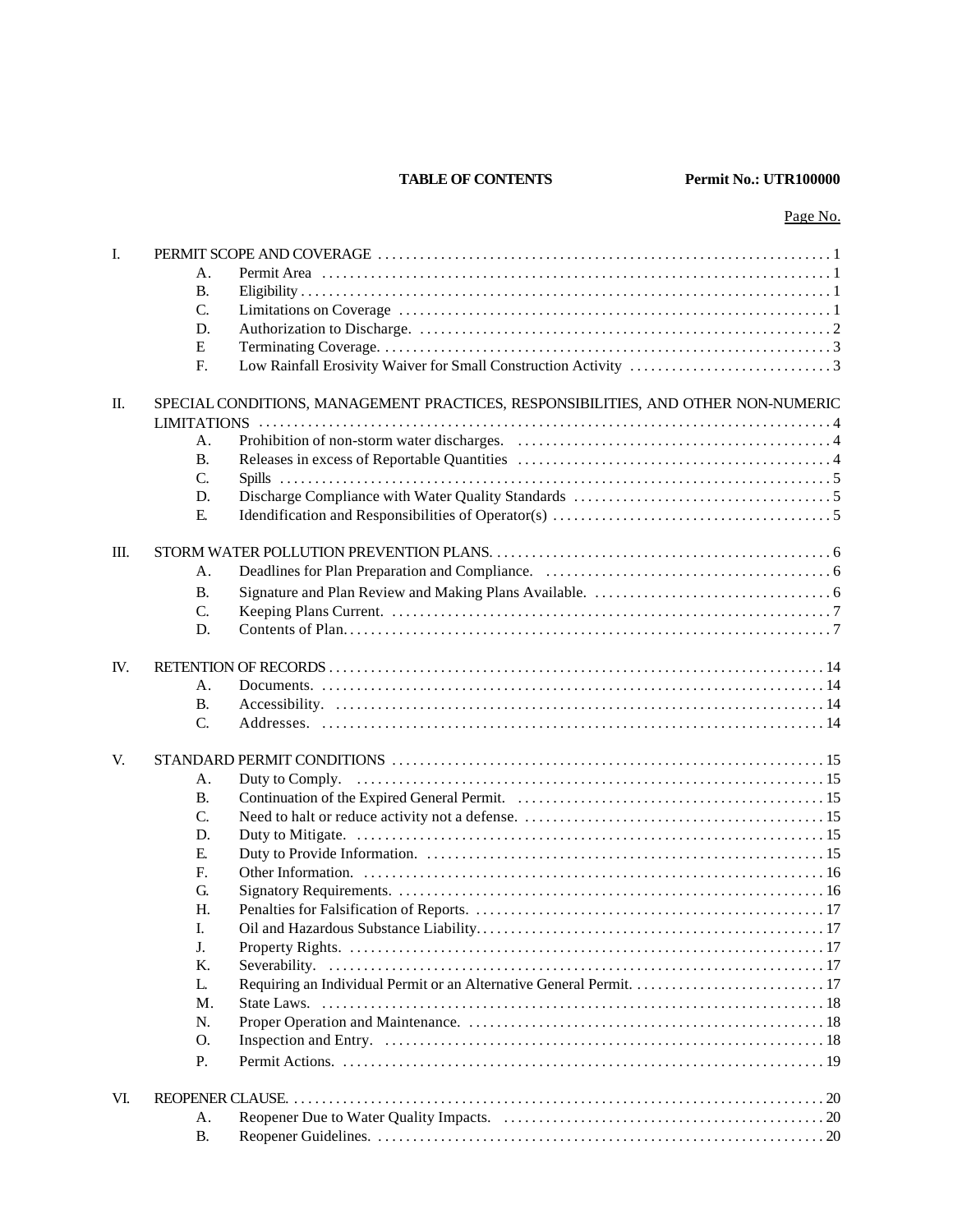| VII. |  |  |  |
|------|--|--|--|
|------|--|--|--|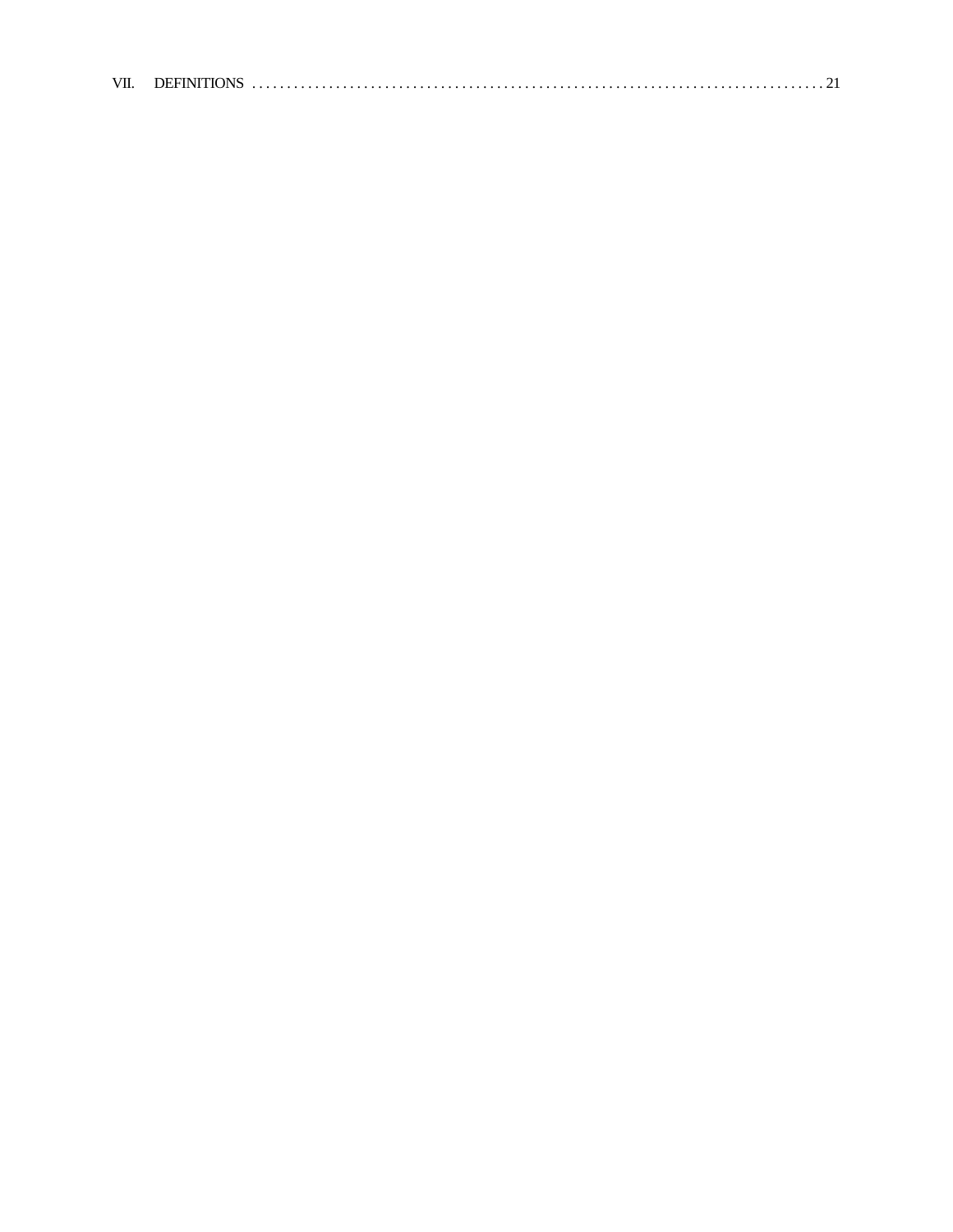## I. PERMIT SCOPE AND COVERAGE

- A. Permit Area The permit covers all areas of the State of Utah except for Indian lands<sup>1</sup>.
- B. Eligibility
	- 1. **This permit authorizes discharges** of storm water **from construction activities** as defined in *UAC R317-8-3.9(6)(d)10*. (construction activity which grades \$ five acres per common plan), *UAC R317-8-3.9(6)(e)1* (construction activity which grades \$ 1 acre and < five acres per common plan), and those construction site discharges designated by the *Executive Secretary* as needing a storm water permit under *UAC R317-8-3.9(6)(e)2.*, except for discharges identified under *Part I.C.* Any discharge authorized by a different UPDES permit may be commingled with discharges authorized by this permit.
	- 2. **This permit also authorizes** storm water discharges from **support activities** related to a construction site (e.g. concrete or asphalt batch plants, equipment staging yards, material storage areas, etc.) from which there is a storm water discharge. **The permittee must assume responsibility to ensure proper storm water permit coverage for** storm water discharges from **support activities**. The support activity may be covered under a separate permit or under the conditions of this permit (pollution prevention plan requirements, see *Part III*.) if it is in accordance with *Part II.E* and provided it satisfies the following:
		- a. the **support activity is not** a commercial operation **serving multiple unrelated** construction **projects**, and **does not operate beyond** the **completion** of the construction activity; and
		- b. appropriate **controls and measures are identified** in the storm water pollution prevention plan for the discharges from the support activity areas.
- C. Limitations on Coverage. The following storm water discharges from construction sites are not authorized by this permit:
	- 1. Post Construction Discharges. Storm water discharges that originate from the site after construction activities have been completed and the site has undergone final stabilization.
	- 2. Discharges Mixed with Non-storm Water. Discharges that are mixed with sources of non-storm water other than discharges which are identified in *Part II.A.2 & 3* of this permit and in compliance with *Part III.D.5* (non-storm water discharges) of this permit.

<sup>&</sup>lt;sup>1</sup> The State of Utah, *Division of Water Quality*, does not have permit authority for Indian lands. Storm water permits for Indian lands within the State must be acquired through EPA Region VIII, except for facilities on the Navajo Reservation or on the Goshute Reservation which must acquire storm water permits through EPA Region IX.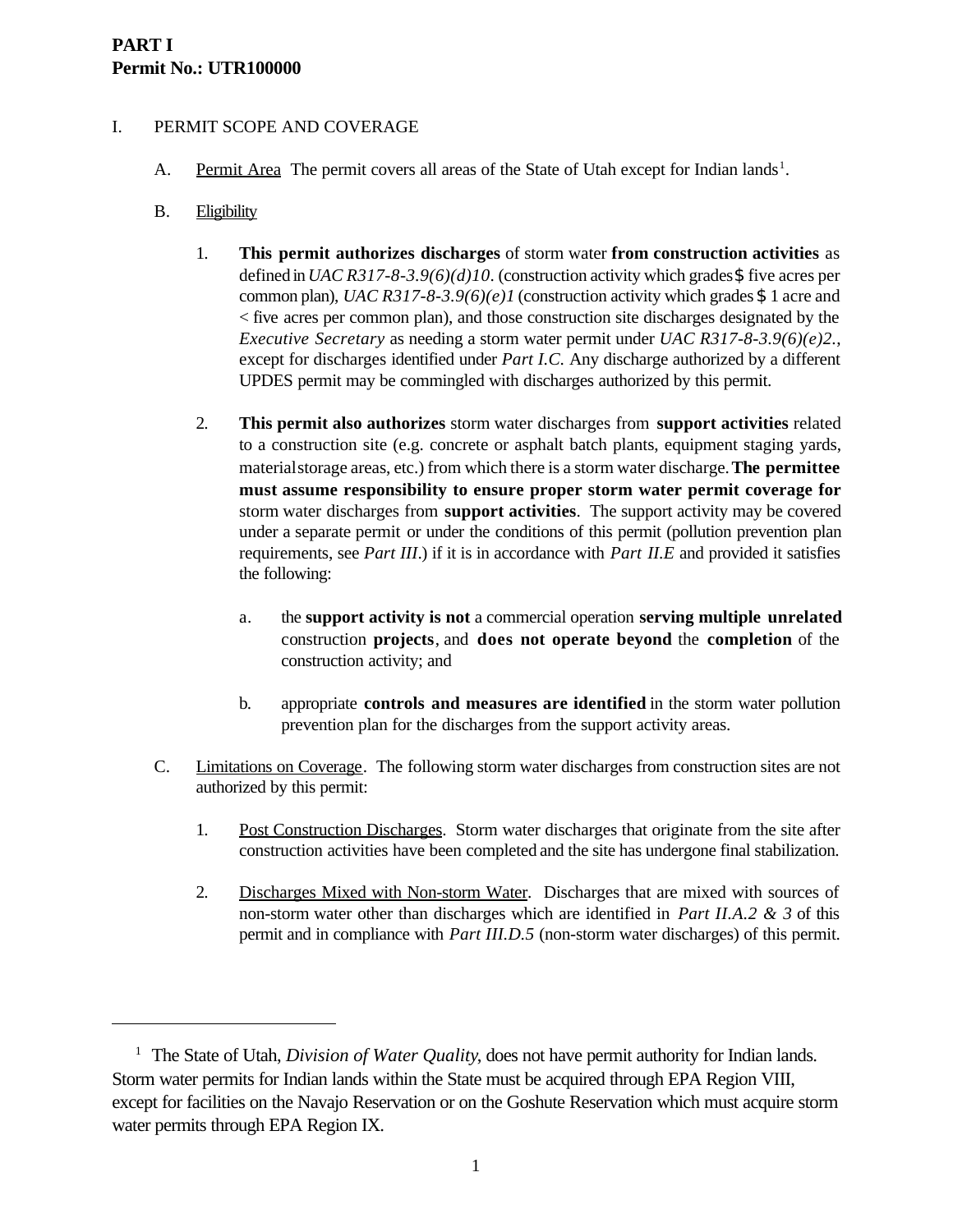- 3. Discharges Covered by Another Permit. Storm water discharges associated with construction activity that have been issued an individual permit or are required to obtain coverage under an alternative general permit in accordance with *Part V.L*;
- 4. Discharges Threatening Water Quality. Storm water discharges from construction sites that the *Executive Secretary* determines will cause, or have the reasonable potential to cause excursions above water quality standards. (Where such determinations have been made, the discharger will be notified by the *Executive Secretary* of additional requirements for treatment or handling of the discharge or that an individual permit application is necessary, see *Part II.D*.). The *Executive Secretary* may authorize coverage under this permit after appropriate controls and implementation procedures, designed to bring the discharges into compliance with water quality standards, have been included in the pollution prevention plan;
- D. Authorization to Discharge.
	- 1. Except as defined in number 4. of this section below, in order for storm water discharges from construction sites to be authorized to discharge under this general permit, a discharger must:
		- a. first **develop a Pollution Prevention Plan** (covering either the entire site or all portions of the site for which they are operators) according to the requirements in *Part III.* (preparation and implementation of the Plan may be a cooperative effort where there are more than one operators at a site), and then
		- b. **submit a notice of intent** (*NOI*) (prior to the commencement of construction activities, see paragraph 3 below) using the *NOI* form found in the addendum of this permit, or a photocopy thereof. The Pollution Prevention Plan (see *Part III.*) must be implemented upon commencement of construction activities. If construction activities has been permitted under previous storm water permit coverage before the reissuance of this permit, the permittee must submit a new *NOI* within ninety (90) days of the effective date of this permit in order to continue authorization to discharge. Permittees must continue to comply with the terms and conditions of the previous industrial general permit until covered by this permit. *NOIs* must be submitted to: the *Division of Water Quality* (*DWQ*) at PO Box 144870, Salt Lake City, Utah, 84114-4870.
		- c. **submit a permit fee**, the amount for which is determined by the current yearly State of Utah Appropriations Act.
	- 2. Changing the Operator After Commencing. For construction sites where the operator changes or where a new operator is selected after the submittal of an *NOI*, a new *Notice of Intent* (NOI) form must be submitted with the proper corrections, prior to the change.
	- 3. Permit Delay Time/Denial of Coverage. Unless notified by the *Executive Secretary* to the contrary, dischargers are authorized to discharge storm water from construction sites under the terms and conditions of this permit immediately after conditions in paragraphs 1 and/or 2 (above) are completed. The *Executive Secretary* may deny coverage under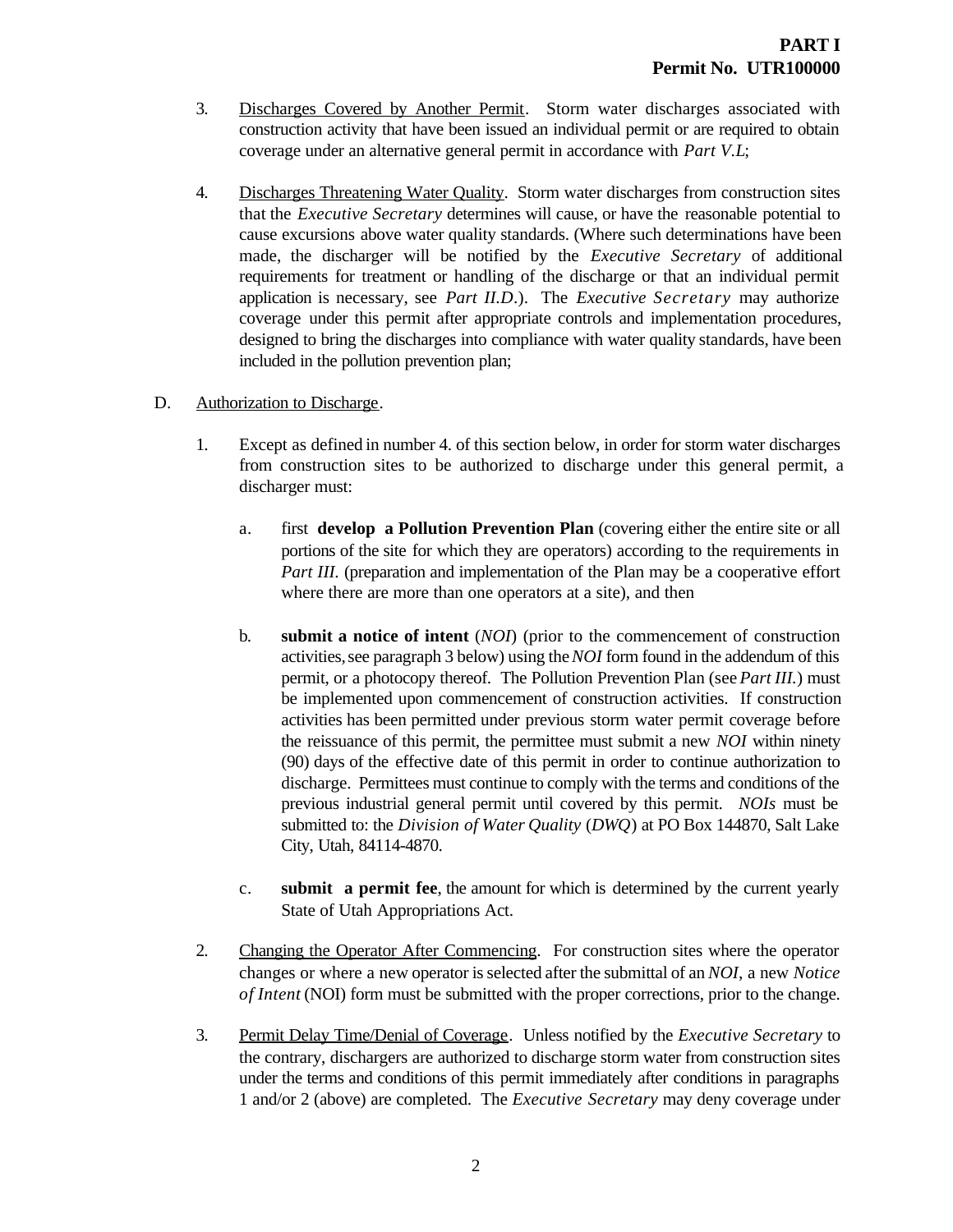this permit and require submittal of an application for an individual UPDES permit based on a review of the NOI or other information (see *Part V.L* of this permit).

4. Notice of Intent Waiver for Storm Water Discharges Associated with Small Construction Activity Located within a Phase I or Phase II MS4 Covered under a UPDES Municipal Storm Water Permit. As authorized by the *Executive Secretary* under authority of 40cfr122.28(b)(2)(v.) small construction sites as defined in *UAC R317-8-3.9(6)(e)1* which are located within the confines of a State permitted Municipal Separate Storm Sewer are waived from submitting a notice of intent for coverage under this permit. In this case the operator of a small construction site must comply with all local requirements for sediment and erosion control.

### E. Terminating Coverage.

- 1. Operators wishing to terminate coverage under this permit must submit a notice of termination (NOT) found in the addendum of this permit.
- 2. All permittees must submit a NOT within thirty (30) days after completion of their construction activities and final stabilization of their portion of the site, or another operator taking over all of their responsibilities at the site. A permittee cannot submit an NOT without final stabilization unless another party has agreed to assume responsibility for final stabilization of the site. Appropriate enforcement actions may be taken for permit violations where a permittee submits a NOT but the permittee has not transferred operational control to another permittee or the site has not undergone final stabilization.

### F. Low Rainfall Erosivity Waiver for Small Construction Activities

A condition of low erosivity exists at a construction site when the construction activity will commence and reach final stabilization between January 1 and April 30 of the same year. Small construction activities include sites which will grade  $\frac{1}{2}$  1 acre and  $\lt$  5 acres per common plan (calculation to include all phases of development and areas of support activities.) If final stabilization is not achieved by April 30 then coverage under this general permit is required. If an operator of a small construction activity wishes to claim a waiver then an erosivity waiver certification form must be submitted to the State Division of Water Quality prior to the commencement of such activities.

Submission of the Erosivity Waiver Certification constitutes notice that the operator does not require permit authorization for its storm water discharges associated with construction activity in the State of Utah due to the existence of a condition of low erosivity potential at the site of grading. Submission of the form does not relieve the operator of permitting requirements for other regulated activities/discharges which may pertain to the construction activity (e.g. dewatering activities, process waste water discharges, nonstorm water discharges, etc.)

An erosivity waiver certification form must be submitted for each small construction site qualifying for the waiver. By signing and submitting the form, the operator is certifying that conditions of low erosivity stated above will exist at the construction site.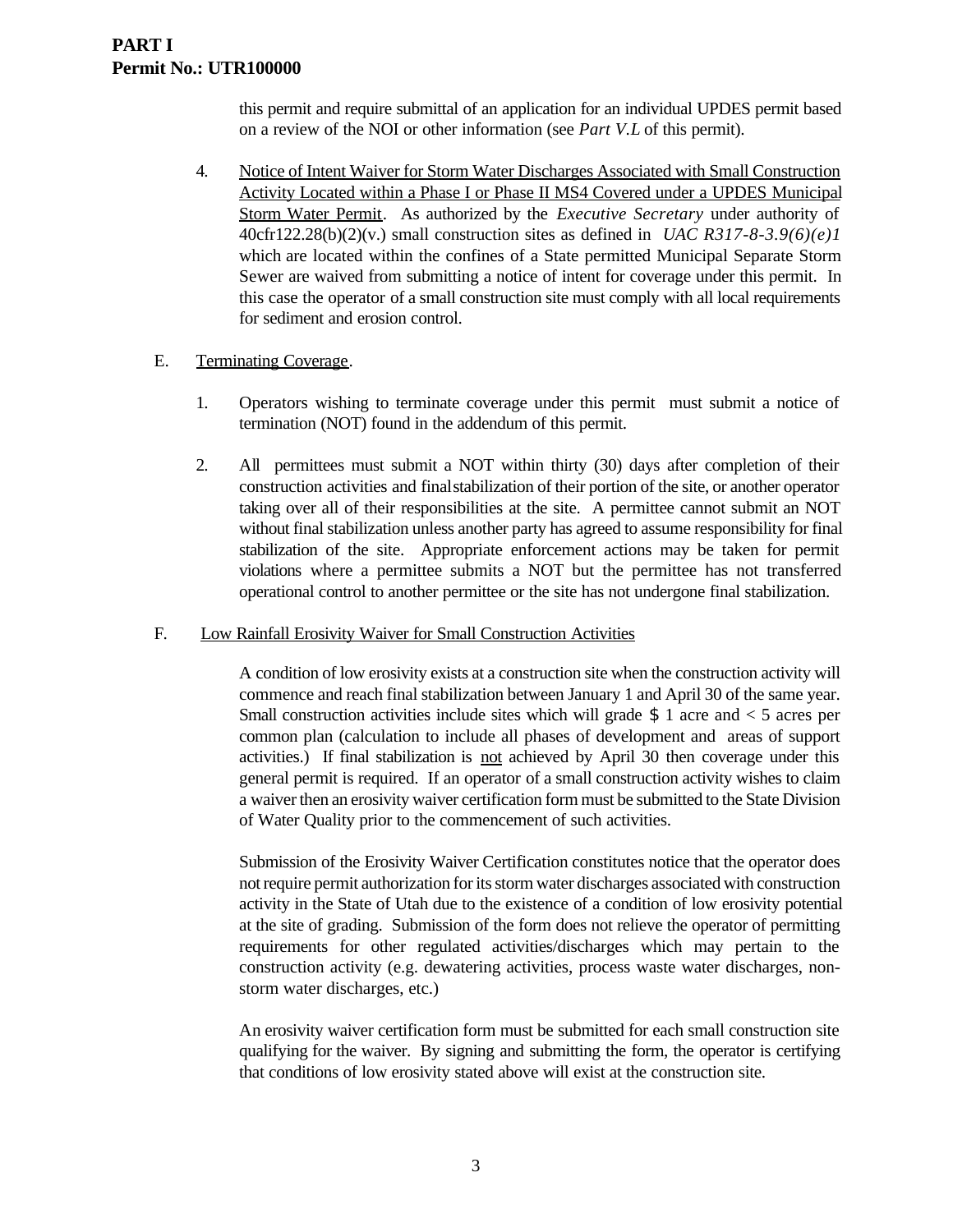### II. SPECIAL CONDITIONS, MANAGEMENT PRACTICES, RESPONSIBILITIES, AND OTHER NON-NUMERIC LIMITATIONS

- A. Prohibition of non-storm water discharges.
	- 1. Except as provided in *Part I.B.* and *C.* and *Part II.A.2.* & *3*. (below) **all discharges** covered by this permit **shall be** composed **entirely of storm water**.
	- 2. **Discharges** of material **other than storm water** that are **in compliance with a UPDES permit** (other than this permit) issued for that discharge **may be mixed** with discharges authorized by this permit.
	- 3. **The following non-storm water discharges occuring at construction sites identified in the associated** *NOI's* **may be authorized** by this permit provided the nonstorm water component of the discharge is in compliance with *Part III.D.5.*: discharges from fire fighting activities; fire hydrant flushings; waters used to wash vehicles or control dust in accordance with *Part III.D.2.c.(2)* (Off-site Tracking); potable water sources including waterline flushings; irrigation drainage; routine external building wash down which does not use detergents; pavement washwaters where spills or leaks of toxic or hazardous materials (including oils and fuels) have not occurred (unless all spilled material has been removed) and where detergents are not used; air conditioning condensate; springs; uncontaminated ground water; and foundation or footing drains where flows are not contaminated with process materials such as solvents.
- B. Releases in excess of Reportable Quantities. The discharge of hazardous substances or oil in the storm water discharge(s) from a facility shall be prevented or minimized in accordance with the applicable storm water pollution prevention plan for the facility. This permit does not relieve the permittee of the reporting requirements of *40 CFR part 117, 40 CFR 110,* and *40 CFR part 302*. Where a release containing a hazardous substance in an amount equal to or in excess of a reportable quantity established under either *40 CFR 117, 40 CFR 110,* or *40 CFR 302*, occurs during a 24 hour period:
	- 1. The permittee is required to **notify** the National Response Center (NRC) (**800-424-8802**) in accordance with the requirements of *40 CFR 117*, *40 CFR 110*, and *40 CFR 302* and the *Division of Water Quality* (DWQ) (**801-538-6146**; or the 24 hour *DWQ* answering service at **801-536-4123**) as soon as he or she has knowledge of the discharge;
	- 2. **The permittee shall submit within 14 calendar days** of knowledge of the release **a written description of: the release** (including the type and estimate of the amount of material released), **the date** that such release occurred, **the circumstances** leading to the release,**the measures** taken and/or planned to be taken to cleanup the release, **and steps** to be taken to minimize the chance of future occurrences to the *Executive Secretary*; and
	- 3. **The storm water pollution prevention plan** required under *Part IV* of this permit **must be modified within 14 calendar days** of knowledge of the release to provide a description of the release, the circumstances leading to the release, and the date of the release. In addition, the plan must be reviewed to identify measures to prevent the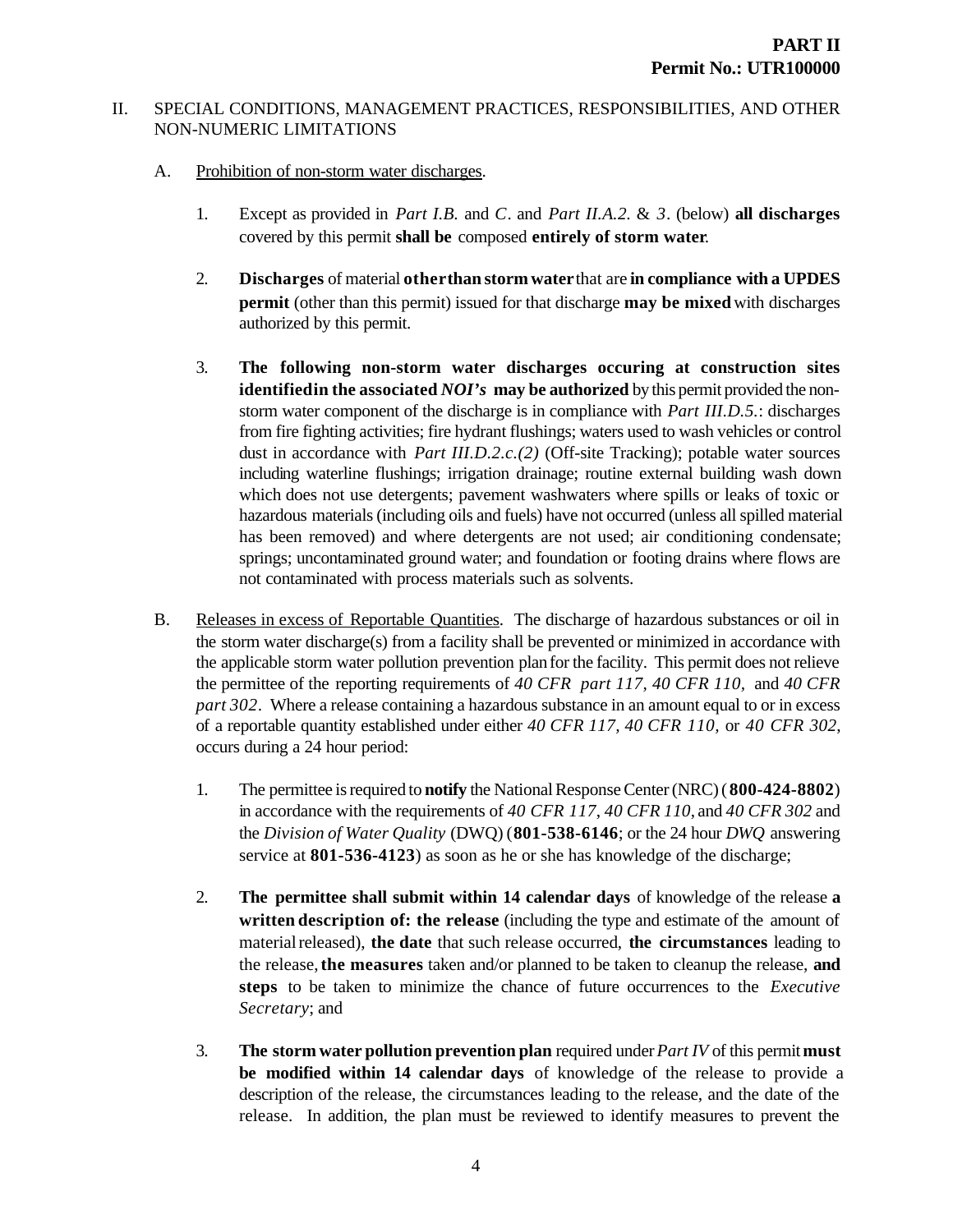reoccurrence of such releases and to respond to such releases, and the plan must be modified where appropriate.

- C. Spills. This permit does not authorize the discharge of hazardous substances or oil resulting from an on-site spill.
- D. Discharge Compliance with Water Quality Standards. Dischargers seeking coverage under this permit shall not be causing or have the reasonable potential to cause or contribute to a violation of a water quality standard. Where a discharge is already authorized under this permit and is later determined to cause or have the reasonable potential to cause or contribute to the violation of an applicable Water Quality Standard, the *Executive Secretary* will notify the operator of such violation(s) and the permittee shall take all necessary actions to ensure future discharges do not cause or contribute to the violation of a water quality standard and document these actions in the pollution prevention plan. If violations remain or re-occur, then coverage under this permit will be terminated by the *Executive Secretary* and an alternative permit may be issued or denied. Compliance with this requirement does not preclude any enforcement activity as provided by the *Water Quality Act* for the underlying violation.
- E. Identification and Responsibilities of Operator(s). The *DWQ* finds the owner, developer, or project instigator and controller (the entity responsible for obtaining funding, procuring initial contracts or agreements, selecting [or assuming the position of] a general contractor, and that has control over site specifications) as the ultimate party responsible for pursuing permit procurement and compliance responsibilities.
	- 1. Avenues to satisfy permitting obligations.
		- a. The party responsible for obtaining a construction storm water permit may retain permit responsibility alone (or for any party that does not sign on as a co-permittee) and must:
			- (1) **specify conditions in a contract** or a binding agreement with the party(ies) selected to perform the actual construction that binds the party(ies) performing the construction activity to meet the conditions in the permit pertaining to their activities, and
			- (2) assume **all penalties and administrative procedures** for noncompliance enforcement.
		- b. The party responsible for obtaining a construction storm water permit may **require the party(ies)** performing construction activity affected by permit conditions **to sign as a co-permittee(s)** on the *NOI* for this permit, thus:
			- (1) placing culpability on each co-permittee to satisfy permit conditions pertaining to activities on the construction site concerning their portion of the construction activities.
			- (2) all penalties and administrative actions for noncompliance shall be directed at the culpable party(ies), or at the group as a whole if culpability is not clear.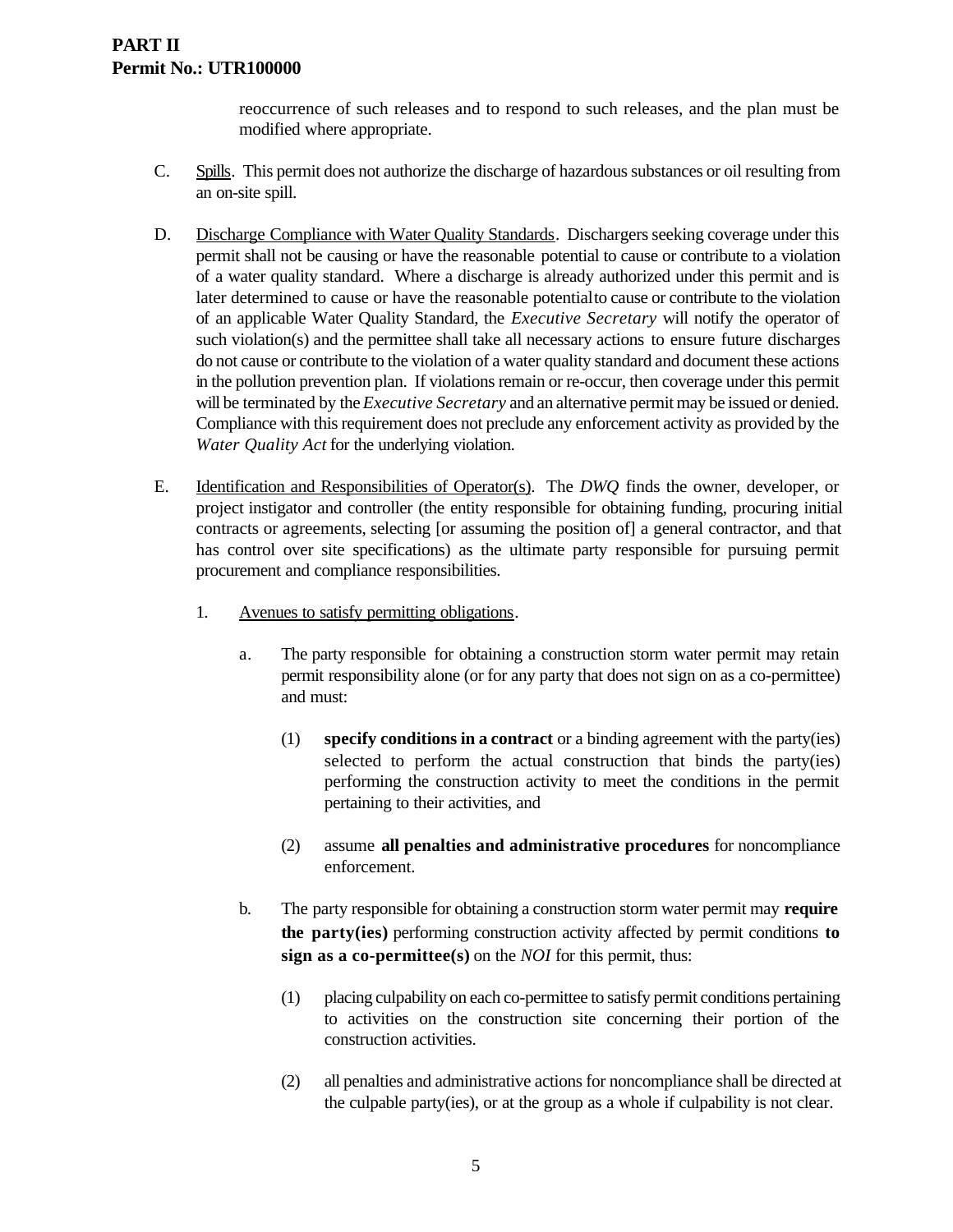### III. STORM WATER POLLUTION PREVENTION PLANS.

A storm water pollution prevention plan shall be developed and implemented for each construction site covered by this permit. For more effective coordination of BMPs, a cooperative effort by the different parties involved in construction at a site is encouraged to prepare and participate in a comprehensive pollution prevention plan. Individual co-permittees (if any) at a site may, but are not required, to develop separate pollution prevention plans that cover only their portion of the project provided reference is made to other co-permittees at the site. Storm water pollution prevention plans shall be prepared in accordance with good engineering practices. It is recommended that the plan be signed by a Professional Engineer (P.E.) registered in the State. The plan shall identify potential sources of pollution which may reasonably be expected to affect the quality of storm water discharges from the construction site. The plan shall describe and ensure the implementation of practices which will be used to reduce the pollutants in storm water discharges associated with construction activity at the construction site and to assure compliance with the terms and conditions of this permit. Permittees must implement the applicable provisions of the storm water pollution prevention plan required under this part as a condition of this permit.

- A. Deadlines for Plan Preparation and Compliance.
	- 1. **The plan shall be completed prior to the submittal of an** *NOI* to be covered under this permit and updated as appropriate and warranted as per *Part III.C.*.
	- 2. **The plan shall provide for compliance** with the terms and schedule of the plan beginning **with the initiation of construction activities**.
	- 3. **For permittees continuing permit coverage from an expired general storm water permit for construction activity**, the plan shall be modified to meet the conditions in this permit and it shall be implemented by ninety (90) days from the issuance of this permit.
- B. Signature and Plan Review and Making Plans Available .
	- 1. Plan Location. The plan shall be signed in accordance with *Part V.G*, and be retained onsite at the facility which generates the storm water discharge in accordance with *Part IV* (Retention of Records) of this permit. If the site is inactive or does not have an onsite location adequate to store the pollution prevention plan, the location of the plan, along with a contact phone number, shall be posted on site. Reasonable local access to the plan, during normal working hours, must be provided as described below.
	- 2. Plan Availability. The permittee shall make plans available upon request to the *Executive Secretary*; other local agencies approving sediment and erosion plans, grading plans, or storm water management plans; interested members of the public; local government officials; or to the operators of a municipal separate storm sewer receiving discharges from the site. Viewing by the public shall be at reasonable times during regular business hours (advance notice by the public of the desire to view the plan may be required, not to exceed two working days). The permit does not require that free copies of the plan be provided to interested members of the public, only that they have access to view the document and copy it at their own expense. The copy of the plan required to be kept onsite (or locally available) must be made available to the *Executive Secretary* (or authorized representative) for review at the time of an onsite inspection.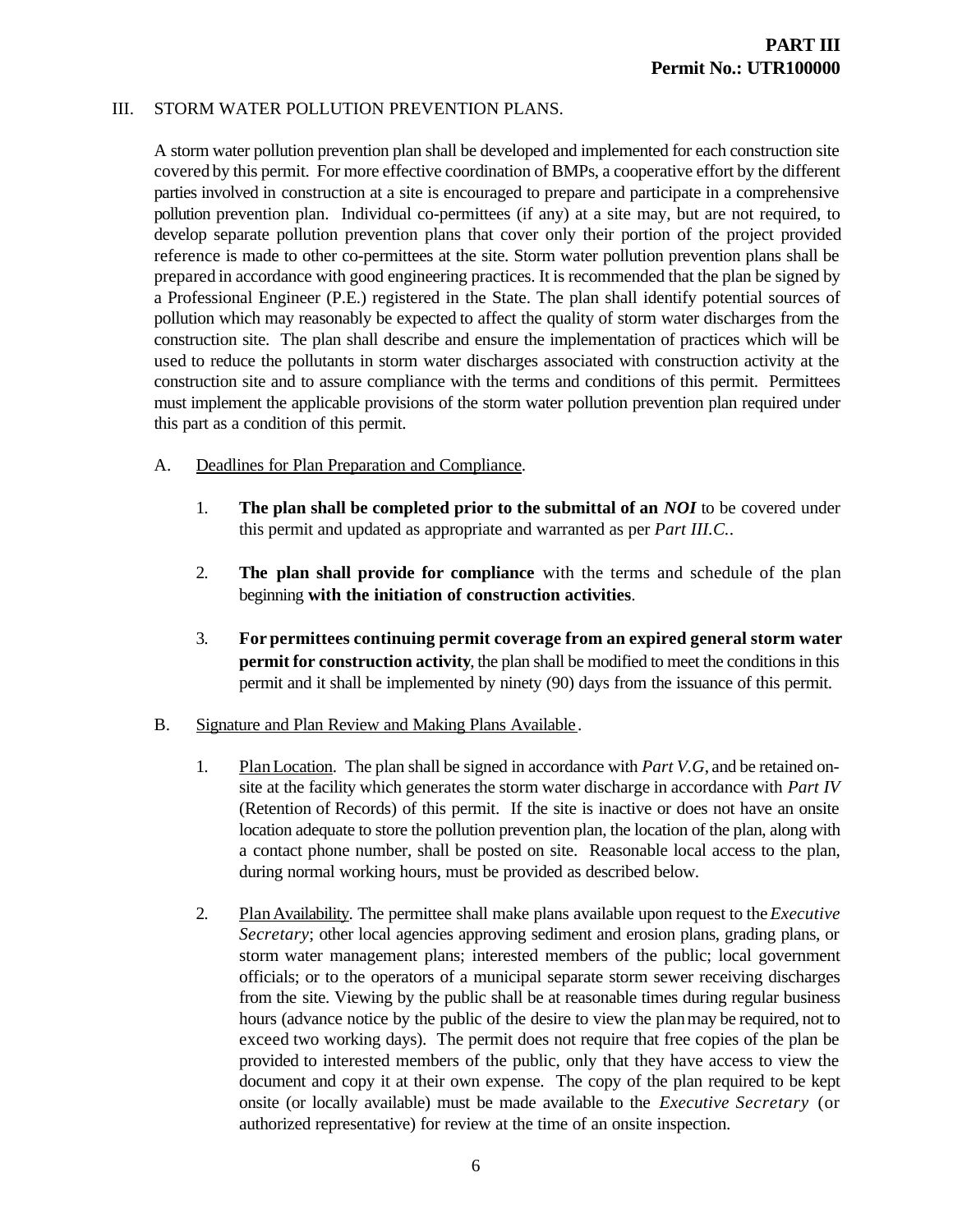- 3. Compelled Revisions. The *Executive Secretary*, or authorized representative, may notify the permittee (co-permittees) at any time that the plan does not meet one or more of the minimum requirements of this *Part*. Such notification shall identify those provisions of the permit which are not being met by the plan, and identify which provisions of the plan require modifications in order to meet the minimum requirements of this *Part*. Within 7 days of such notification from the *Executive Secretary*, (or as otherwise provided by the *Executive Secretary*), or authorized representative, the permittee shall make the required changes to the plan and shall submit to the *Executive Secretary* a written certification that the changes have been made. The *Executive Secretary* may take appropriate enforcement action for the period of time the permittee was operating under a plan that did not meet the minimum requirements of the permit.
- C. Keeping Plans Current. The permittee shall amend the plan whenever:
	- 1. there is a **change in design, construction, operation, or maintenance**, which has a significant effect on the discharge of pollutants to the waters of the State and which has not otherwise been addressed in the plan;
	- 2. **inspections or investigations** by site operators, local, state, or federal officials **indicate the storm water pollution prevention plan is** proving **ineffective** in eliminating or significantly minimizing pollutants from sources identified under *Part III.D.1* of this permit, or is otherwise not achieving the general objectives of controlling pollutants in storm water discharges associated with construction activity; and
	- 3. **a new contractor and/or subcontractor** will implement a measure of the storm water pollution prevention plan in order to identify their role and responsibility for the SWP3. Amendments to the plan may be reviewed by the *Executive Secretary* (or authorized representative) in the same manner as *Part III.B.2.*
- D. Contents of Plan. The storm water pollution prevention plan shall include the following items:
	- 1. Site Description. Each plan shall provide a description of pollutant sources and other information as indicated:
		- a. **A description** of the nature **of the construction activity**;
		- b. **A description of** the intended **sequence of major activities** which disturb soils for major portions of the site (e.g. grubbing, excavation, grading, utilities, and infrastructure installation, etc.);
		- c. **Estimates of the total area** of the site and the total area of the site that is expected to be **disturbed** by excavation, grading, or other activities;
		- d. **An estimate of the runoff coefficient** of the site **after construction activities are completed** and existing data describing the soil or the quality of any discharge from the site;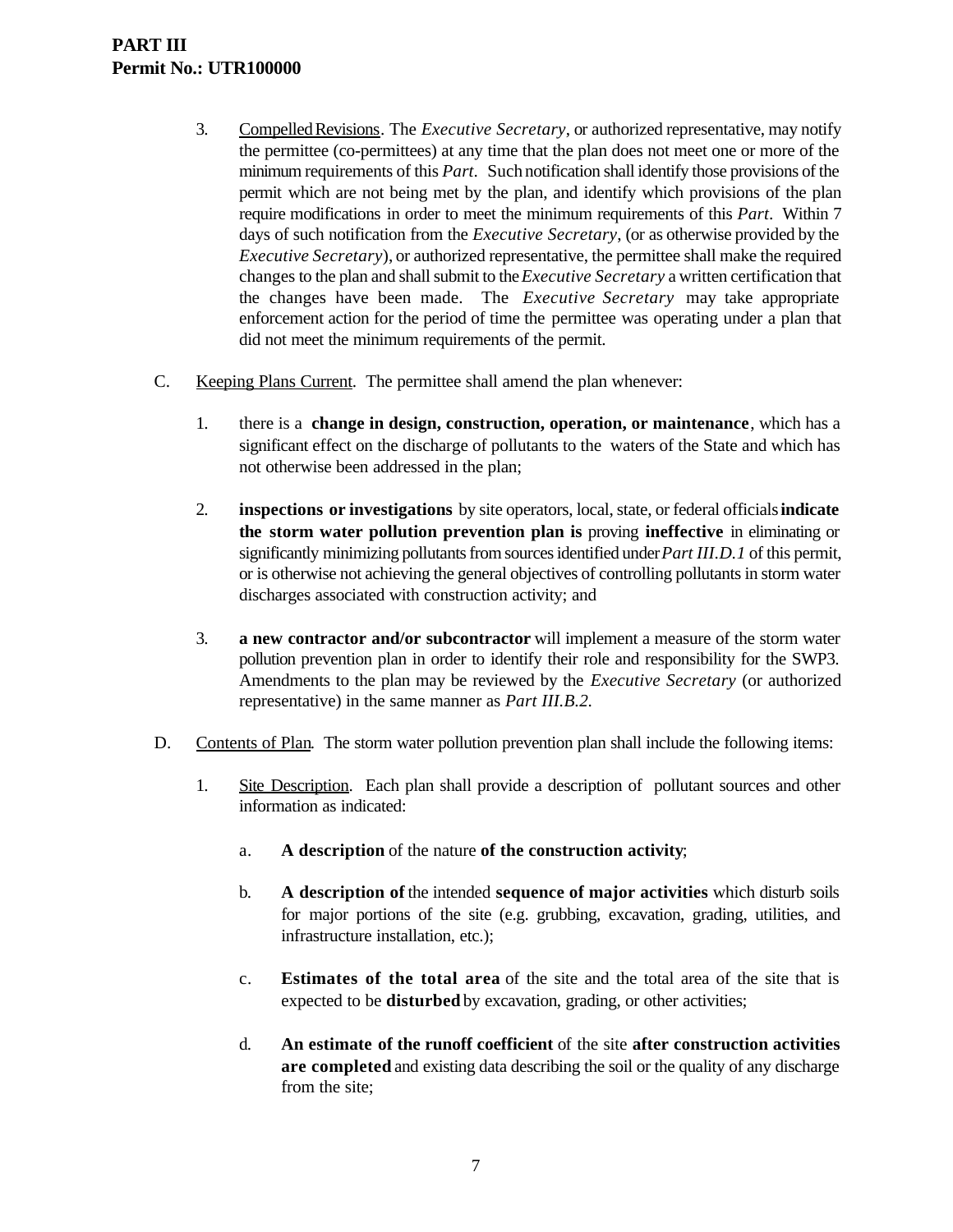- e. A general **location map** (e.g. portion of a city or county map or similar scale) and a site map indicating:
	- (1) drainage patterns and approximate slopes anticipated after major grading activities;
	- (2) areas of soil disturbance, and areas of no disturbance;
	- (3) the location of major structures and nonstructural controls identified in the plan;
	- (4) the location of areas where stabilization practices are expected to occur;
	- (5) surface waters (including wetlands); and
	- (6) locations where storm water is discharged to a surface water.
- f. **A description of any discharge associated with industrial activity** other than construction (including storm water discharges from dedicated asphalt plants and dedicated concrete plants) covered by the permit; and the location of that activity.
- g. **The name of the receiving water**(s), and areal extent of wetland acreage at the site.
- h. A **copy of the permit requirements** (may simply attach copy of permit language);
- 2. Controls. Each plan shall include a description of appropriate controls and measures that will be implemented during construction activity and while the site is unstablized. The plan must clearly describe for each major activity identified in *Part III.D.1.b*: a) appropriate control measures and the timing during the construction process that the measures will be implemented and b) which permittee is responsible for implementation (e.g., perimeter controls for one portion of the site will be installed by Contractor A after the clearing and grubbing necessary for installation of the measure, but before the clearing and grubbing for the remaining portions of the site. Perimeter controls will be actively maintained by Contractor B until final stabilization of those portions of the site upward of the perimeter control. Temporary perimeter controls will be removed by Owner after final stabilization). The description and implementation of controls shall address the following minimum components:
	- a. Erosion and Sediment Controls.
		- (1) Short and Long Term Goals and Criteria:
			- (a) The construction-phase erosion and **sediment controls** should be **designed to retain sediment on site** to the maximum extent practicable.
			- (b) **All control measures must be properly selected, installed, and maintained** in accordance with the manufacturers specifications and good engineering practices. If periodic inspections or other information indicates a control has been used inappropriately, or incorrectly, the permittee must replace or modify the control for site situations.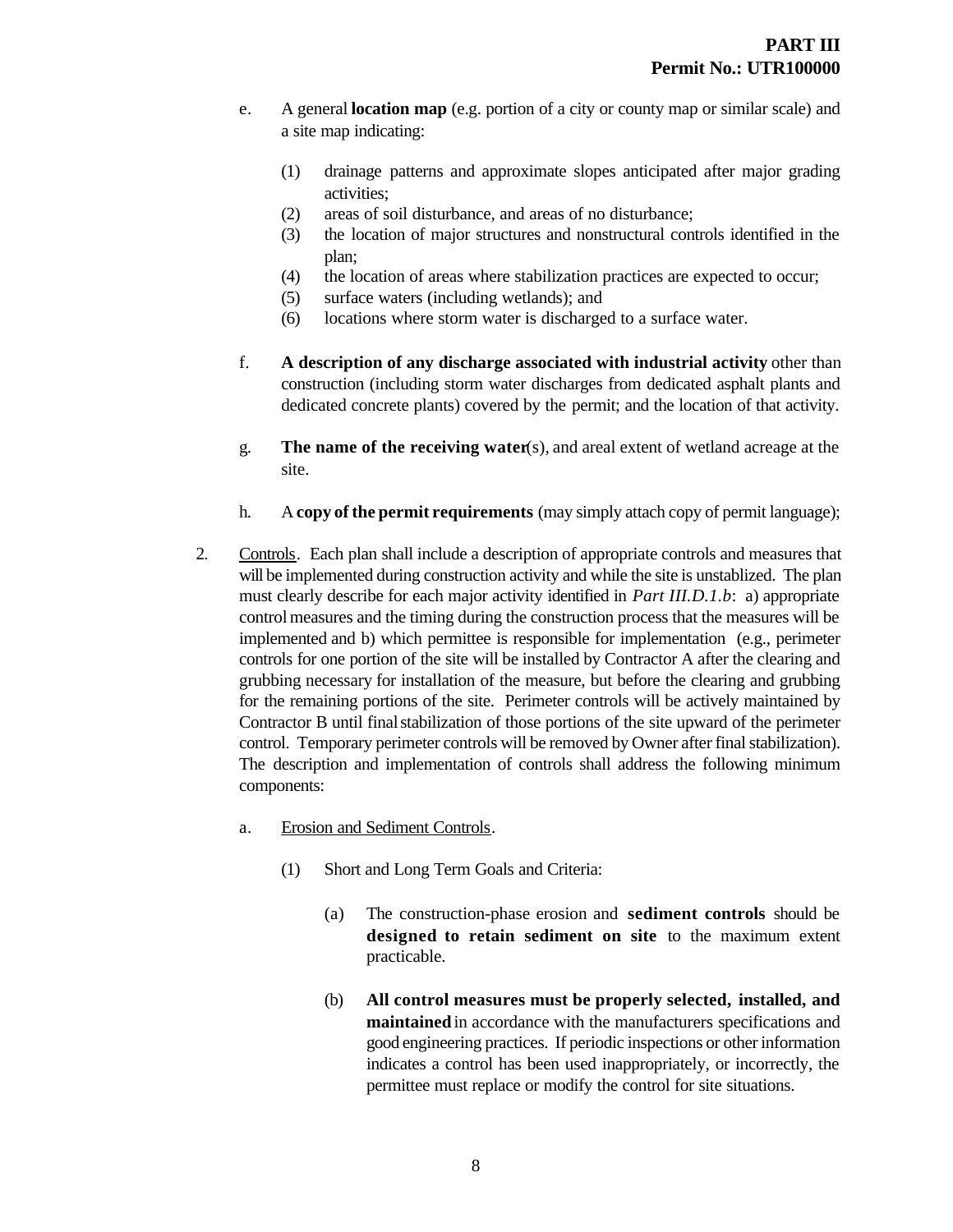- (c) If sediments escapes the construction site, **off-site accumulations of sediment must be removed** at a frequency sufficient to minimize offsite impacts (e.g., fugitive sediment in street could be washed into storm sewers by the next rain and/or pose a safety hazard to users of public streets).
- (d) **Sediment must be removed** from sediment traps or sedimentation ponds **when design capacity has been reduced by 50%**.
- (e) **Litter, construction debris, and construction chemicals** exposed to storm water shall be picked up prior to anticipated storm events (e.g. forecasted by local weather reports), or otherwise **prevented from becoming a pollutant source for storm water discharges** (e.g. screening outfalls, picked up daily, etc.).
- (f) offsite **material storage areas** (also including overburden and stockpiles of dirt, etc.) used solely by the permitted project are considered a part of the project and **shall be addressed in the pollution prevention plan.**
- (2) Stabilization Practices. A description of interim and permanent stabilization practices, including site-specific scheduling of the implementation of the practices. Site plans should ensure that existing vegetation is preserved where attainable and that disturbed portions of the site are stabilized. Stabilization practices may include: temporary seeding, permanent seeding, mulching, geotextiles, sod stabilization, vegetative buffer strips, protection of trees, preservation of mature vegetation, and other appropriate measures. Use of impervious surfaces for stabilization should be avoided. A record of the dates when major grading activities occur, when construction activities temporarily or permanently cease on a portion of the site, and when stabilization measures are initiated shall be included in the plan. Except as provided in *Parts III.D.2.a.(2)(a)*,*(b),and (c)* below, stabilization measures shall be initiated as soon as practicable in portions of the site where construction activities have temporarily or permanently ceased, but in no case more than 14 days after the construction activity in that portion of the site has temporarily or permanently ceased.
	- (a) **Where** the initiation of **stabilization** measures **by the 14th day** after construction activity temporary or permanently cease **is precluded by snow cover or frozen ground** conditions, stabilization measures shall be initiated as soon as practicable.
	- (b) **Where construction activity** on a portion of the site **is temporarily ceased, and** earth disturbing activities will be **resumed within 21 days**, temporary stabilization measures do not have to be initiated on that portion of site.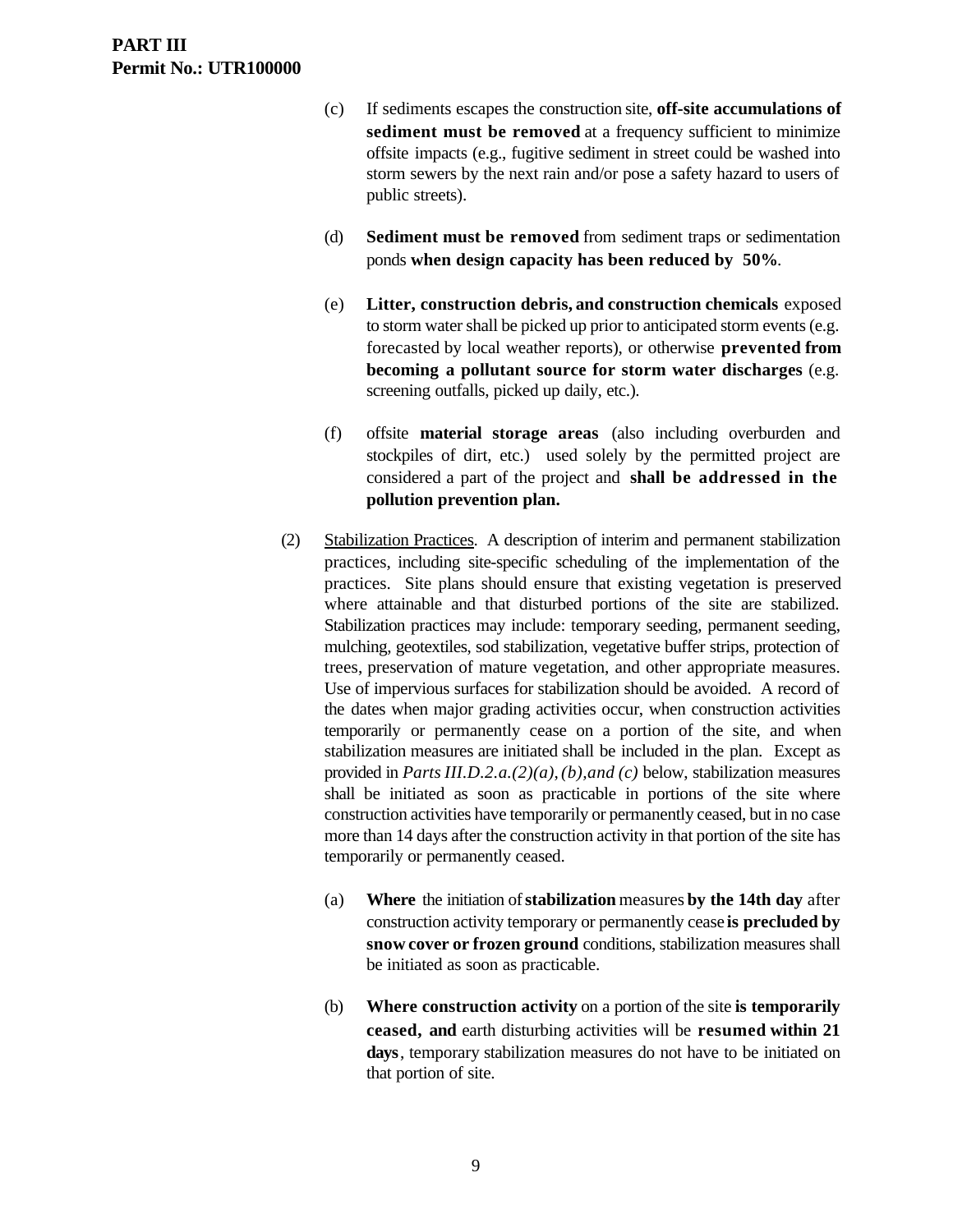- (c) **In arid areas** (areas with an average annual rainfall of 0-10 inches), semi-arid areas (areas with an average annual rainfall of 10 to 20 inches), and areas experiencing droughts where the initiation of stabilization measures by the 14th day after construction activity has temporarily or permanently ceased is precluded by seasonal arid conditions, **stabilization measures shall be initiated as soon as practicable** .
- (3) Structural Practices. A description of structural practices to divert flows from exposed soils, store flows or otherwise limit runoff and the discharge of pollutants from exposed areas of the site to the degree attainable. Such practices may include silt fences, earth dikes, drainage swales, sediment traps, check dams, subsurface drains, pipe slope drains, level spreaders, storm drain inlet protection, rock outlet protection, reinforced soil retaining systems, gabions, and temporary or permanent sediment basins. Placement of structural practices in floodplains should be avoided to the degree attainable. The installation of these devices may be subject to *Section 404* of the *CWA*.
	- (a) 10 Acre Sediment Basin Requirement. Where attainable, for common drainage locations that serve areas with 10 or more acres disturbed at one time, the permittee shall provide a temporary (or permanent) sediment basin that provides storage for a 10 year, 24 hour storm event, a calculated volume of runoff for disturbed acres drained, or equivalent control measures, until final stabilization of the site. Where calculations are not performed, a sediment basin providing 3,600 cubic feet of storage per acre drained (a 1 inch storm event), or equivalent control measures, shall be provided where attainable until final stabilization of the site. The required sizing of the sediment basin does not include flows from offsite areas and flows from onsite areas that are either undisturbed or have undergone final stabilization where such flows are diverted around both the disturbed area and the sediment basin. In determining whether installing a sediment basin is attainable, the permittee may consider factors such as site soils, slope, available area on site, etc. For drainage locations which serve 10 or more disturbed acres at one time and where a temporary sediment basin or equivalent controls is not attainable, smaller sediment basins and/or sediment traps (with comparable storage) must be used, or;
		- i) at a minimum, equivalent controls in silt fences, vegetative buffer strips, sod, mulch, geotextiles, stepped check dams, pipe slope drains or other sediment or erosion controls are required for all erodible areas, downslope boundaries of the construction area and side slope boundaries deemed appropriate as dictated by individual site conditions;
		- ii) it can be shown that site meteorological conditions does not warrant equivalent storage during the time period the 10-acres are destabilized (little or no chance of precipitation for the period of surface destabilization).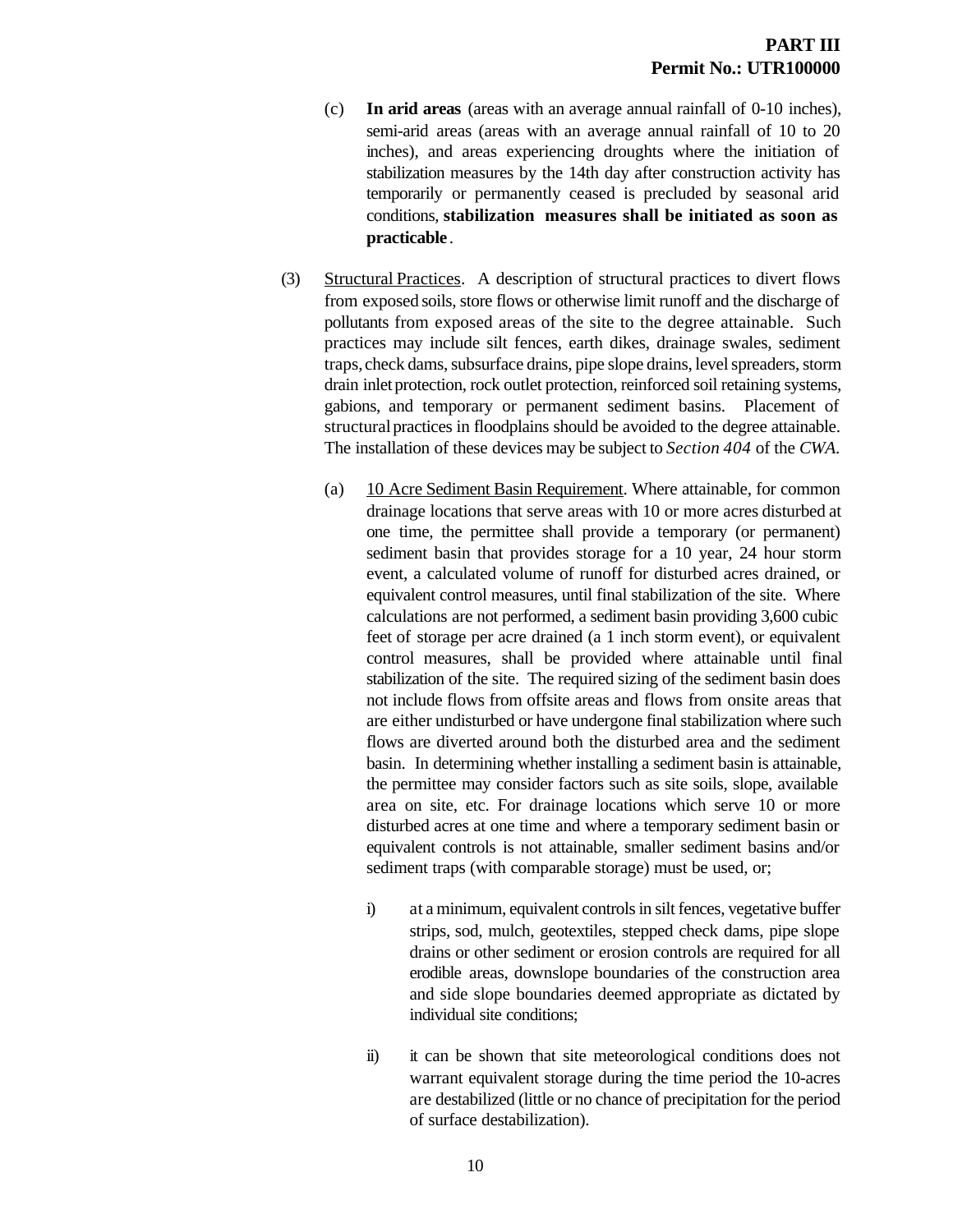- (b) Less Than 10 Acre BMP Requirement. For drainage locations serving less than 10 acres, sediment basins and/or sediment traps should be used. At a minimum, silt fences, vegetative buffer strips, or equivalent sediment controls are required for all downslope boundaries (and those sideslope boundaries deemed appropriate as dictated by individual site conditions) of the construction area unless a sediment basin providing storage for 3,600 cubic feet of storage per acre drained is provided.
- b. Storm Water Management. A description of measures that will be installed during the construction process to control pollutants in storm water discharges that will occur after construction operations have been completed. Structural measures should be placed on upland soils to the degree attainable. The installation of these devices may be subject to *Section 404* of the *CWA*. This permit only addresses the installation of storm water management measures, and not the ultimate operation and maintenance of such structures after the construction activities have been completed and the site has undergone final stabilization. Permittees are only responsible for the installation and maintenance of storm water management measures prior to final stabilization of the site, and are not responsible for maintenance after storm water discharges associated with construction activity have been eliminated from the site. However, post-construction storm water BMPs that discharge pollutants from point sources once construction is completed, may in themselves, need authorization under a separate UPDES permit.
	- (1) Such practices may include:
		- (a) storm water detention structures (including wet ponds);
		- (b) storm water retention structures;
		- (c) flow attenuation by use of open vegetated swales and natural depressions;
		- (d) infiltration of runoff onsite; and
		- (e) sequential systems (which combine several practices).

**The pollution prevention plan shall include an explanation of the technical basis used** to select the practices to control pollution **where flows exceed predevelopment levels**.

- (2) **Velocity dissipation devices shall be placed at** discharge **locations** and along the length of any outfall channel for the purpose of providing a nonerosive flow velocity from the structure to a water course **so that the natural physical and biological characteristics and functions are maintained and protected**. The objective is to minimize significant changes in the hydrological regime of the receiving water).
- c. Other Controls.
	- (1) Waste Disposal. No solid materials, including building materials, shall be discharged to waters of the State, except as authorized by a Federal *CWA Section 404* permit.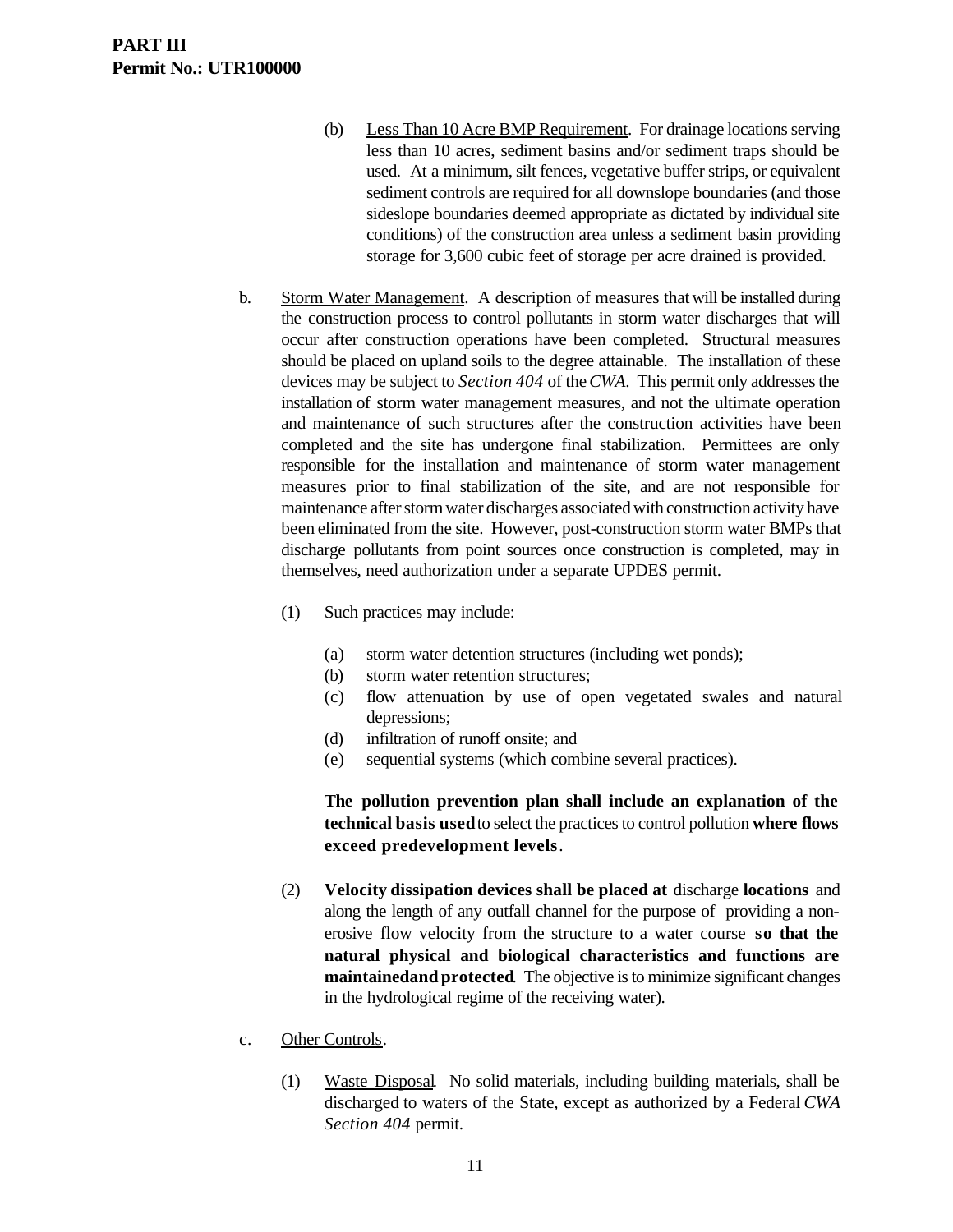- (2) Off-site Tracking. Off-site vehicle tracking of sediments and the generation of dust shall be minimized.
- (3) Septic, Waste, and Sanitary Sewer Disposal. The plan shall ensure and demonstrate compliance with applicable State and/or local waste disposal, sanitary sewer or septic system regulations.
- (4) Exposure to Construction Materials. The plan shall include a narrative description of practices to reduce pollutants from construction related materials which are stored onsite including an inventory of construction materials (including waste materials), storage practices to minimize exposure of the materials to storm water, and spill prevention and response.
- (5) Support Areas. A description of pollutant sources from areas other than construction (including storm water discharges from dedicated asphalt plants and dedicated concrete plants), and a description of controls and measures that will be implemented at those sites.
- d. Other Laws and Requirements.

.

- (1) Local Storm Water Control Requirements. This permit does not relieve the permittee from compliance with other laws effecting erosion and sediment control or requirements for the permanent storm water system. Where applicable, compliance efforts to these requirements should be reflected in the SWP3.
- (2) Threatened or Endangered Species & Historic Properties. This permit does not relieve the permittee from compliance with Federal or State laws pertaining to threatened or endangered species or historic properties. Where applicable compliance efforts to these laws should be reflected in the SWP3
- (3) Variance of Permit Requirements. Dischargers seeking alternative permit requirements shall submit an individual permit application in accordance with *Part V.L* of the permit at the address indicated in *Part IV.C* of this permit, along with a description of why requirements in approved State or local plans or permits, should not be applicable as a condition of a UPDES permit.
- 3. Maintenance. A description of procedures to ensure the timely maintenance of vegetation, erosion and sediment control measures and other protective measures identified in the site plan are maintained in good and effective operating condition. Maintenance needs identified in inspections or by other means shall be accomplished before the next anticipated storm event, or as necessary to maintain the continued effectiveness of storm water controls. If maintenance prior to the next anticipated storm event is impracticable, maintenance must be scheduled and accomplished as soon as practicable.
- 4. Inspections. Qualified personnel (provided by the permittee) shall inspect disturbed areas of the construction site that have not been finally stabilized, areas used for storage of materials that are exposed to precipitation, structural control measures, and locations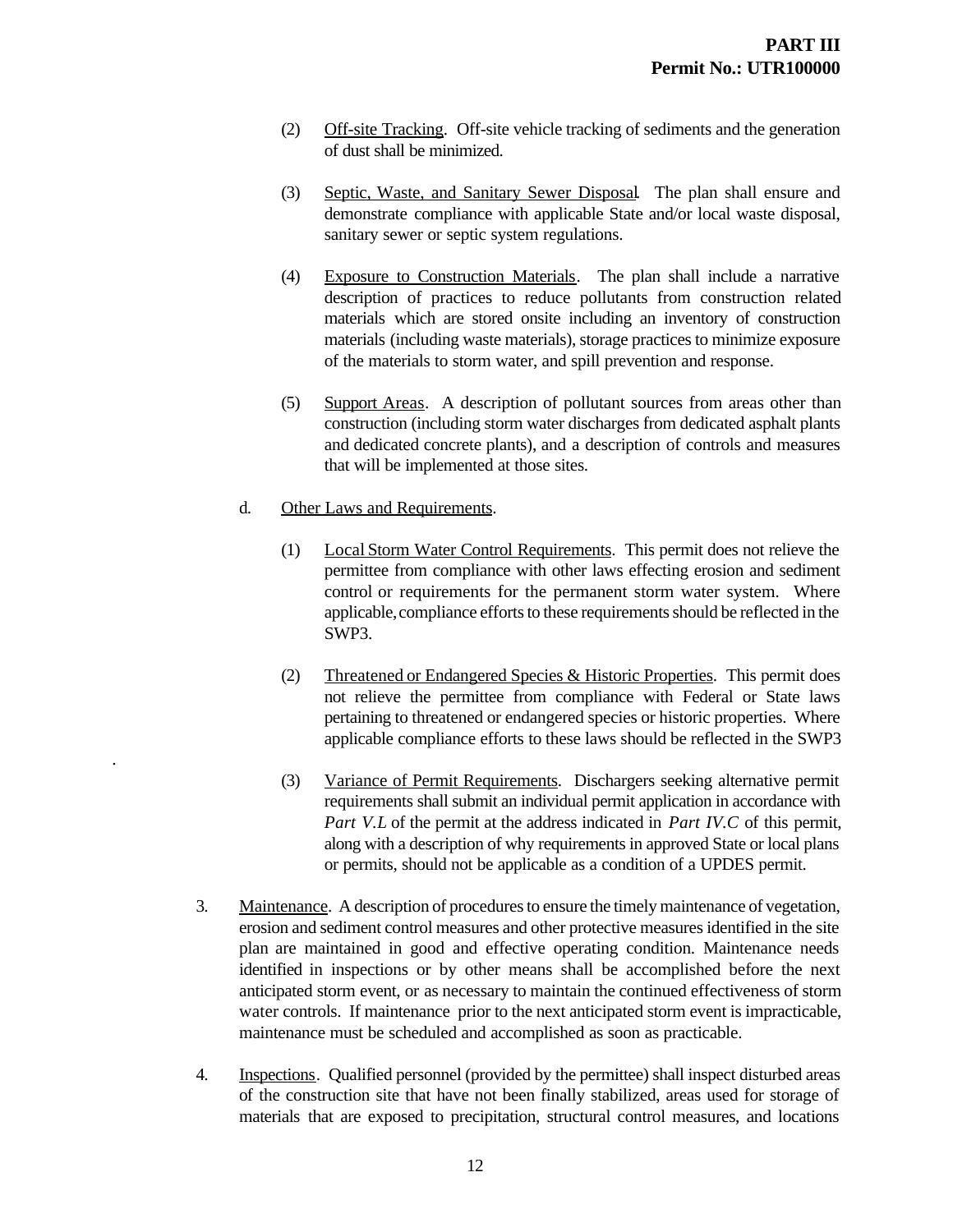where vehicles enter or exit the site at least once every fourteen calendar days, before anticipated storm events (or series of storm events such as intermittent showers over one or more days) expected to cause a significant amount of runoff, and within 24 hours of the end of a storm that is 0.5 inches or greater. Where sites have been finally or temporarily stabilized, runoff is unlikely due to winter conditions (e.g. site covered with snow, ice, or frozen ground), or during seasonal arid periods in arid areas (areas with an average annual rainfall of 0-10 inches) and semi-arid areas (areas with an average annual rainfall of 10-20 inches) such inspection shall be conducted at least once every month.

- a. Points, Areas, BMPs, and Activities to be Inspected. Disturbed areas and areas used for storage of materials that are exposed to precipitation shall be inspected for evidence of, or the potential for, pollutants entering the drainage system. Erosion and sediment control measures identified in the plan shall be observed to ensure that they are operating correctly. Where discharge locations or points are accessible, they shall be inspected to ascertain whether erosion control measures are effective in preventing significant impacts to receiving waters. Locations where vehicles enter or exit the site shall be inspected for evidence of offsite sediment tracking.
- b. Inspection Induced Plan Revisions. Based on the results of the inspection, the site description identified in the plan in accordance with *Part III.D.1* of this permit and pollution prevention measures identified in the plan in accordance with *Part III.D.2* of this permit shall be revised as appropriate, but in no case later than 7 calendar days following the inspection. Such modifications shall provide for timely implementation of any changes to the plan within 7 calendar days following the inspection.
- c. Inspection Report. A report summarizing the scope of the inspection, name(s) and qualifications of personnel making the inspection, the date(s) of the inspection, major observations relating to the implementation of the storm water pollution prevention plan (including the location(s) of discharges of sediment or other pollutants from the site and of any control device that failed to operate as designed or proved inadequate for a particular location), and actions taken in accordance with *Part III.D.4.b* (above) of the permit shall be made and retained as part of the storm water pollution prevention plan for at least three years from the date that the site is finally stabilized. Such reports shall identify any incidents of non-compliance. Where a report does not identify any incidents of non-compliance, the report shall contain a certification that the facility is in compliance with the storm water pollution prevention plan and this permit. The report shall be signed in accordance with *Part V.G* of this permit.
- 5. Non-Storm Water Discharges Except for flows from fire fighting activities, sources of non-storm water listed in *Part II.A.2* & *3*. of this permit that are combined with storm water discharges associated with industrial activity must be identified in the plan. The plan shall identify and ensure the implementation of appropriate pollution prevention measures for the non-storm water component(s) of the discharge.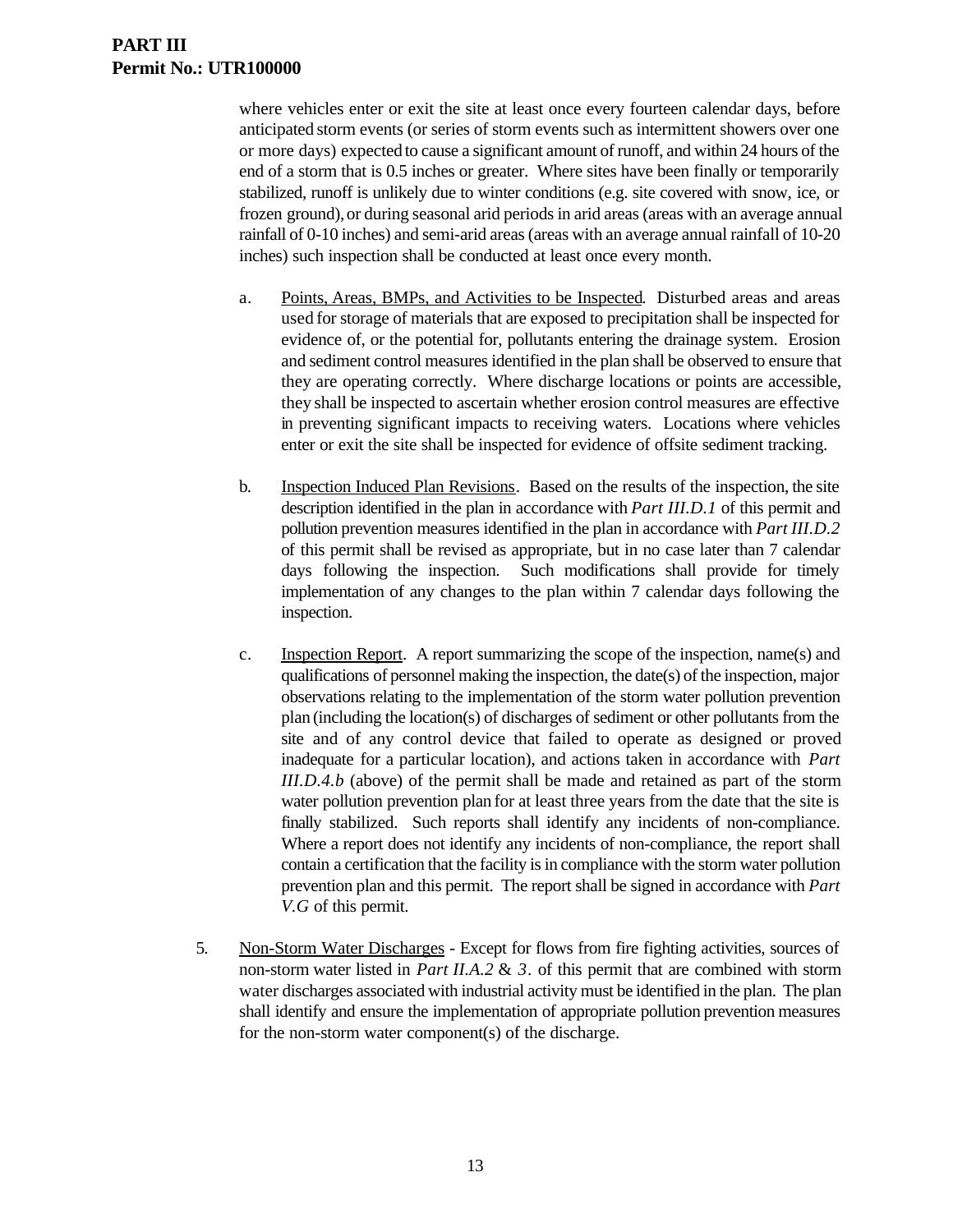## IV. RETENTION OF RECORDS

- A. Documents. The permittee shall retain copies of storm water pollution prevention plans and all reports required by this permit, and records of all data used to complete the *Notice of Intent* to be covered by this permit, for a period of at least three years from the date that the site is finally stabilized. This period may be extended by request of the *Executive Secretary* at any time.
- B. Accessibility. The permittee shall retain a copy of the storm water pollution prevention plan required by this permit (including a copy of the permit language) at the construction site (or other local location accessible to the *Executive Secretary* and the public) from the date of project initiation to the date of final stabilization. The permittees with day to day operational control over pollution prevention plan implementation shall have a copy of the plan available at a central location onsite for the use of all operators and those identified as having responsibilities under the plan whenever they are on the construction site.
- C. Addresses. All written correspondence under this permit shall be directed to the *Division of Water Quality* at the following addresses:

Department of Environmental Quality Division of Water Quality 288 North 1460 West PO Box 144870 Salt Lake City, Utah 84114-4870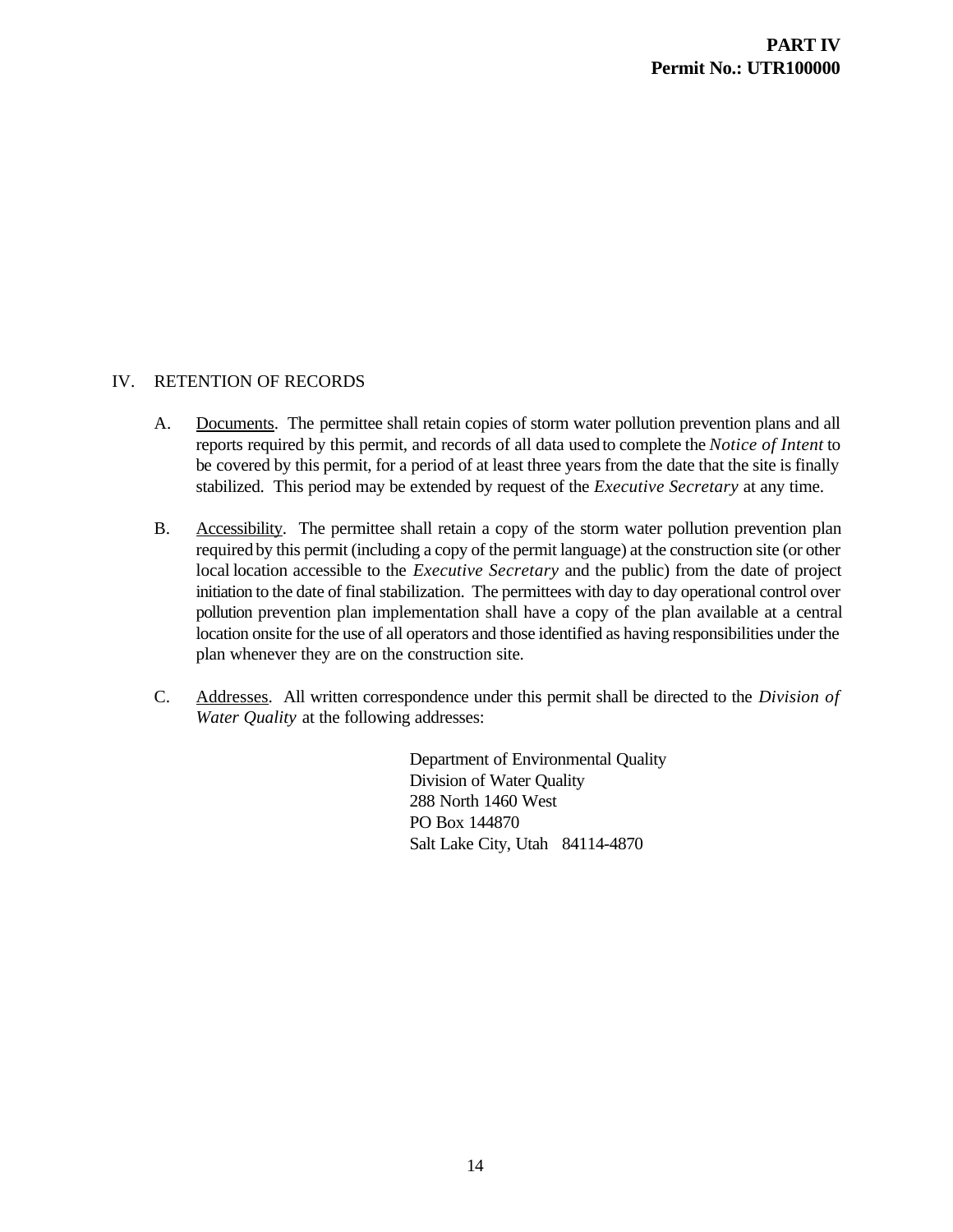### V. STANDARD PERMIT CONDITIONS

- A. Duty to Comply.
	- 1. The permittee must comply with all conditions of this permit. Any permit noncompliance constitutes a violation of the *Act* and is grounds for enforcement action; for permit termination, revocation and reissuance, or modification; or for denial of a permit renewal application.
	- 2. Penalties for Violations of Permit Conditions.
		- a. Negligent Violations. The *Act* provides that any person who negligently violates permit conditions implementing the *Act*, this permit, or the Utah wastewater rules is subject to a fine of \$10,000 per day.
		- b. Willful or Gross Negligence. The *Act* provides that any person who willfully or with gross negligence violates *UCA 19-5-107(1)* (discharges a pollutant to waters of the State). Or a condition or limitation of this permit is subject to a fine of \$25,000 per day or \$50,000 per day for any person twice convicted.
		- c. False Statements. The *Act* provides that any person who knowingly makes any false material statement, representation, or certification in any application, record, report, plan, or other document filed or required to be maintained under the *Act* or who knowingly falsifies, tampers with, or renders inaccurate, any monitoring device or method required to be maintained under the *Act* shall upon conviction , be punished by a fine of not more than \$10,000 or by imprisonment by 6 months, or by both.
- B. Continuation of the Expired General Permit. This permit, expires on September 30, 2007. However, an expired general permit may continue in force and effect after the expiration date until a new permit is issued if a timely reapplication is made for the new permit (*UAC R317-8- 3.1(1)(d)*). If this permit is not renewed by the *Division of Water Quality*, for some reason, the *Executive Secretary* will notify the permittee and provide instructions concerning how to stay in compliance with the the *Utah Water Quality Act* and the *Utah Wastewater Rules* (*UAC R317-8*) with the discharge(s) that is(are) covered by this permit.
- C. Need to halt or reduce activity not a defense. It shall not be a defense for a permittee in an enforcement action that it would have been necessary to halt or reduce the permitted activity in order to maintain compliance with the conditions of this permit.
- D. Duty to Mitigate. The permittee shall take all reasonable steps to minimize or prevent any discharge in violation of this permit which has a reasonable likelihood of adversely affecting human health or the environment.
- E. Duty to Provide Information. The permittee shall furnish to the *Executive Secretary* or an authorized representative any information which is requested to determine compliance with this permit or other information.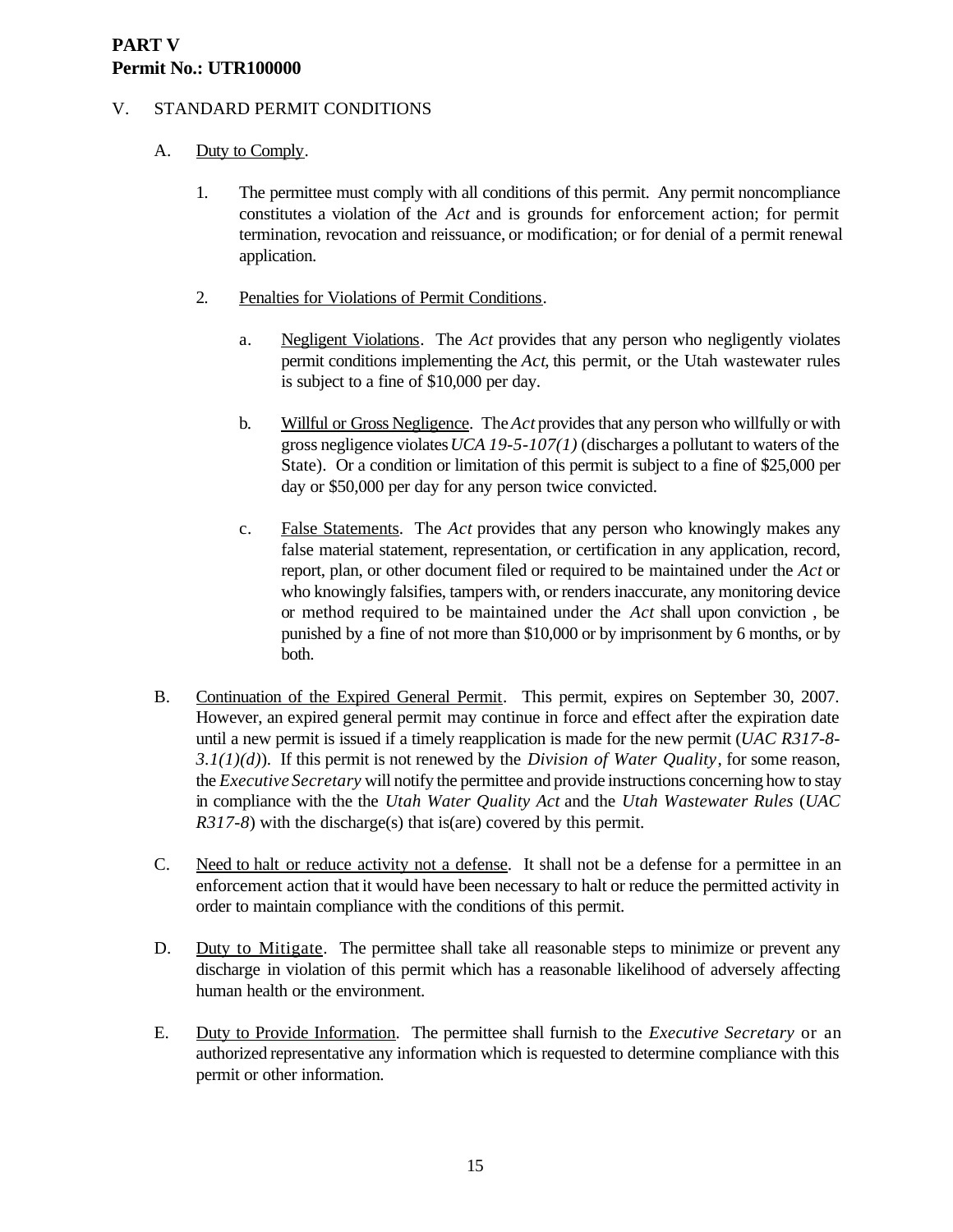- F. Other Information. When the permittee becomes aware that he or she failed to submit any relevant facts or submitted incorrect information in the *Notice of Intent* or in any other report to the *Executive Secretary*, he or she shall promptly submit such facts or information.
- G. Signatory Requirements. All *Notices of Intent*, storm water pollution prevention plans, reports, certifications or information either submitted to the *Executive Secretary* or the operator of a large or medium municipal separate storm sewer system, or that this permit requires be maintained by the permittee, shall be signed as follows:
	- 1. All Notices of Intent shall be signed as follows:
		- a. For a corporation: by a responsible corporate officer. For the purpose of this section, a responsible corporate officer means: a president, secretary, treasurer, or vice-president of the corporation in charge of a principal business function, or any other person who performs similar policy or decision-making functions for the corporation; or the manager of one or more manufacturing, production or operating facilities employing more than 250 persons or having gross annual sales or expenditures exceeding \$25,000,000 (in second-quarter 1980 dollars) if authority to sign documents has been assigned or delegated to the manager in accordance with corporate procedures;
		- b. For a partnership of sole proprietorship: by a general partner or the proprietor, respectively; or
		- c. For a municipality, State, Federal, or other public agency: by either a principal executive officer or ranking elected official. For purposes of this section, a principal executive officer of a Federal agency includes (1) the chief executive officer of the agency, or (2) a senior executive officer having responsibility for the overall operations of a principal geographic unit of the agency (e.g. Regional Administrators of EPA).
	- 2. All reports required by the permit and other information requested by the *Executive Secretary* or by an authorized representative of the *Executive Secretary* shall be signed by a person described above or by a duly authorized representative of that person. A person is a duly authorized representative only if:
		- a. The authorization is made in writing by a person described above and submitted to the *Executive Secretary*.
		- b. The authorization specifies either an individual or a position having responsibility for overall operation of the regulated facility or activity, such as the position of manager, operator, superintendent, or position of equivalent responsibility or an individual or position having overall responsibility for environmental matters for the company. (A duly authorized representative may thus be either a named individual or any individual occupying a named position).
		- c. Changes to authorization. If an authorization under *Part I.D.1.* is no longer accurate because a different operator has responsibility for the overall operation of the construction site, a new notice of intent satisfying the requirements of *Part I.D.*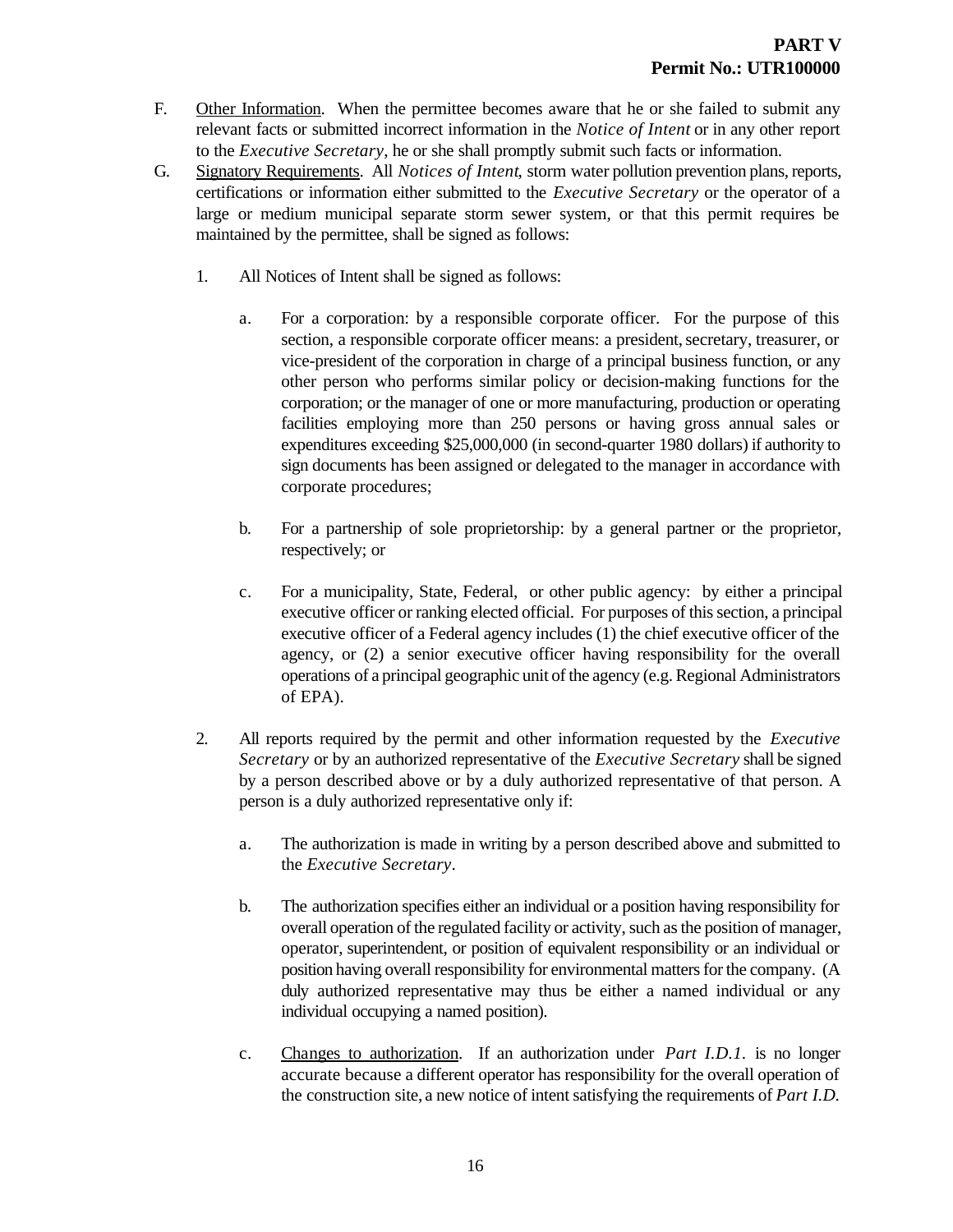must be submitted to the *Executive Secretary* prior to or together with any reports, information, or applications to be signed by an authorized representative.

d. Certification. Any person signing documents under *Part V.G.* shall make the following certification:

*"I certify under penalty of law that this document and all attachments were prepared under my direction or supervision in accordance with a system designed to assure that qualified personnel properly gathered and evaluated the information submitted. Based on my inquiry of the person or persons who manage the system, or those persons directly responsible for gathering the information, the information submitted is, to the best of my knowledge and belief, true, accurate, and complete. I am aware that there are significant penalties for submitting false information, including the possibility of fine and imprisonment for knowing violations."*

- H. Penalties for Falsification of Reports. The *"Act"* provides that any person who knowingly makes any false material statement, representation, or certification in any record or other document submitted or required to be maintained under this permit, including reports of compliance or noncompliance shall, upon conviction be punished by a fine of not more than \$10,000 per violation, or by imprisonment for not more than six months, or by both.
- I. Oil and Hazardous Substance Liability. Nothing in this permit shall be construed to preclude the institution of any legal action or relieve the permittee from any responsibilities, liabilities, or penalties to which the permittee is or may be subject under the "*Act*".
- J. Property Rights. The issuance of this permit does not convey any property rights of any sort, nor any exclusive privileges, nor does it authorize any injury to private property nor any invasion of personal rights, nor any infringement of Federal, State or local laws or regulations.
- K. Severability. The provisions of this permit are severable, and if any provision of this permit, or the application of any provision of this permit to any circumstance, is held invalid, the application of such provision to other circumstances, and the remainder of this permit shall not be affected thereby.
- L. Requiring an Individual Permit or an Alternative General Permit.
	- 1. The *Executive Secretary* may require any person authorized by this permit to apply for and/or obtain either an individual *UPDES* permit or an alternative *UPDES* general permit. Any interested person may petition the *Executive Secretary* to take action under this paragraph. Where the *Executive Secretary* requires a discharger authorized to discharge under this permit to apply for an individual UPDES permit, the *Executive Secretary* shall notify the discharger in writing that a permit application is required. This notification shall include a brief statement of the reasons for this decision, an application form, a statement setting a deadline for the discharger to file the application, and a statement that on the effective date of issuance or denial of the individual *UPDES* permit or the alternative general permit as it applies to the individual permittee, coverage under this general permit shall automatically terminate. Applications shall be submitted to the address of the *Division of Water Quality* shown in *Part IV.C* of this permit. The *Executive Secretary*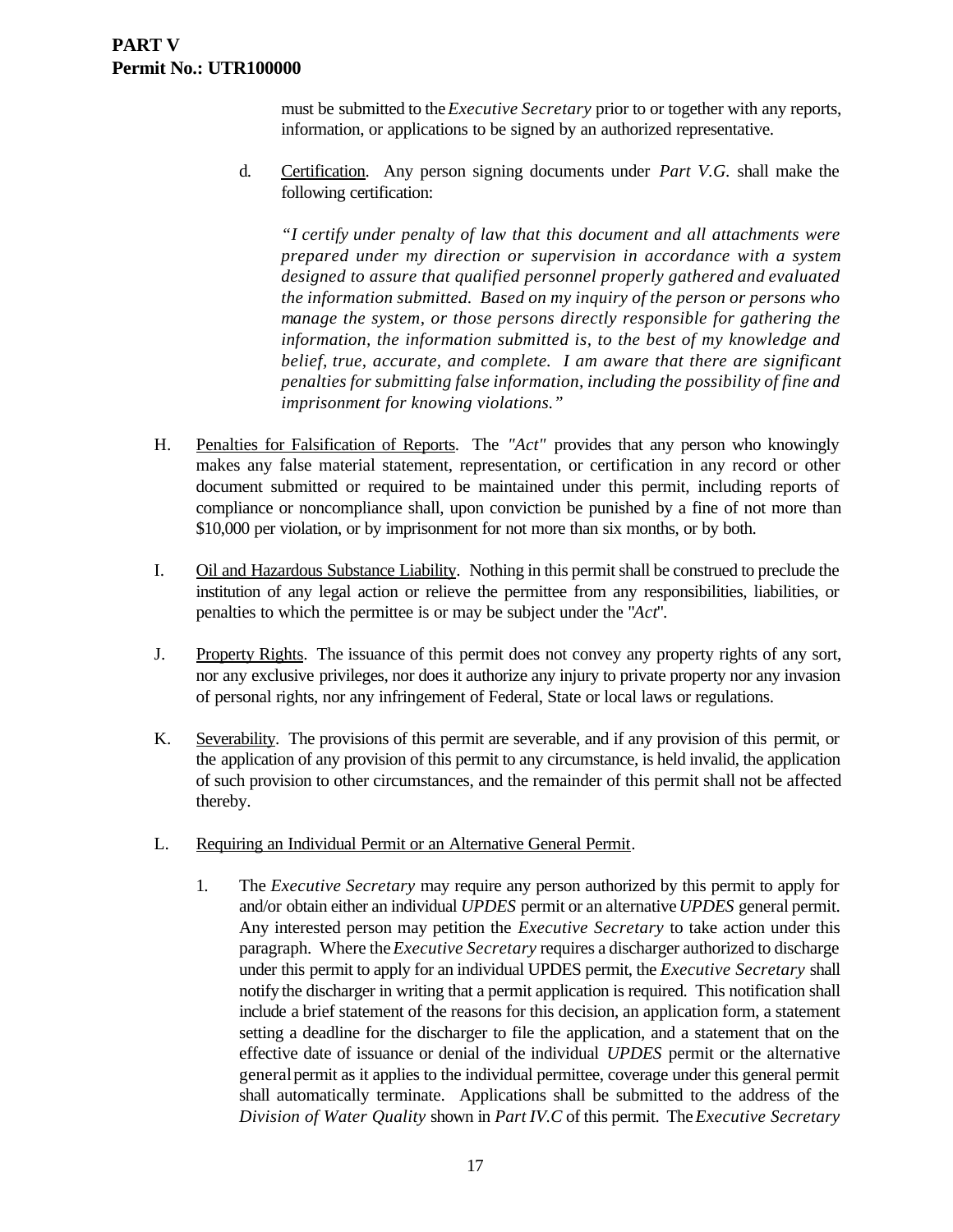may grant additional time to submit the application upon request of the applicant. If a discharger fails to submit in a timely manner an individual *UPDES* permit application as required by the *Executive Secretary* under this paragraph, then the applicability of this permit to the individual *UPDES* permittee is automatically terminated at the end of the day specified for application submittal.

- 2. Any discharger authorized by this permit may request to be excluded from the coverage of this permit by applying for an individual permit. In such cases, the permittee shall submit an individual application in accordance with the requirements of *Utah Administrative Code ("UAC") R317-8-3.9(2)(b)2* with reasons supporting the request, to the *Executive Secretary* at the address for the *Division of Water Quality* in *Part IV.C* of this permit. The request may be granted by issuance of any individual permit or an alternative general permit if the reasons cited by the permittee are adequate to support the request.
- 3. When an individual *UPDES* permit is issued to a discharger otherwise subject to this permit, or the discharger is authorized to discharge under an alternative *UPDES* general permit, the applicability of this permit to the individual *UPDES* permittee is automatically terminated on the effective date of the individual permit or the date of authorization for coverage under the alternative general permit, whichever the case may be. When an individual *UPDES* permit is denied to a discharger otherwise subject to this permit, or the discharger is denied for coverage under an alternative *UPDES* general permit, the applicability of this permit to the individual *UPDES* permittee is automatically terminated on the date of such denial, unless otherwise specified by the *Executive Secretary*.
- M. State Laws.
	- 1. Nothing in this permit shall be construed to preclude the institution of any legal action or relieve the permittee from any responsibilities, liabilities, or penalties established pursuant to any applicable State law or regulation under authority preserved by *UCA 19-5*-117.
	- 2. No condition of this permit shall release the permittee from any responsibility or requirements under other environmental statutes or regulations.
- N. Proper Operation and Maintenance. The permittee shall at all times properly operate and maintain all facilities and systems of treatment and control (and related appurtenances) which are installed or used by the permittee to achieve compliance with the conditions of this permit and with the requirements of storm water pollution prevention plans. Proper operation and maintenance also includes adequate laboratory controls and appropriate quality assurance procedures. Proper operation and maintenance requires the operation of backup or auxiliary facilities or similar systems, installed by a permittee only when necessary to achieve compliance with the conditions of the permit.
- O. Inspection and Entry. The permittee shall allow the *Executive Secretary* or an authorized representative upon the presentation of credentials and other documents as may be required by law, to:
	- 1. Enter upon the permittee's premises where a regulated facility or activity is located or conducted or where records must be kept under the conditions of this permit;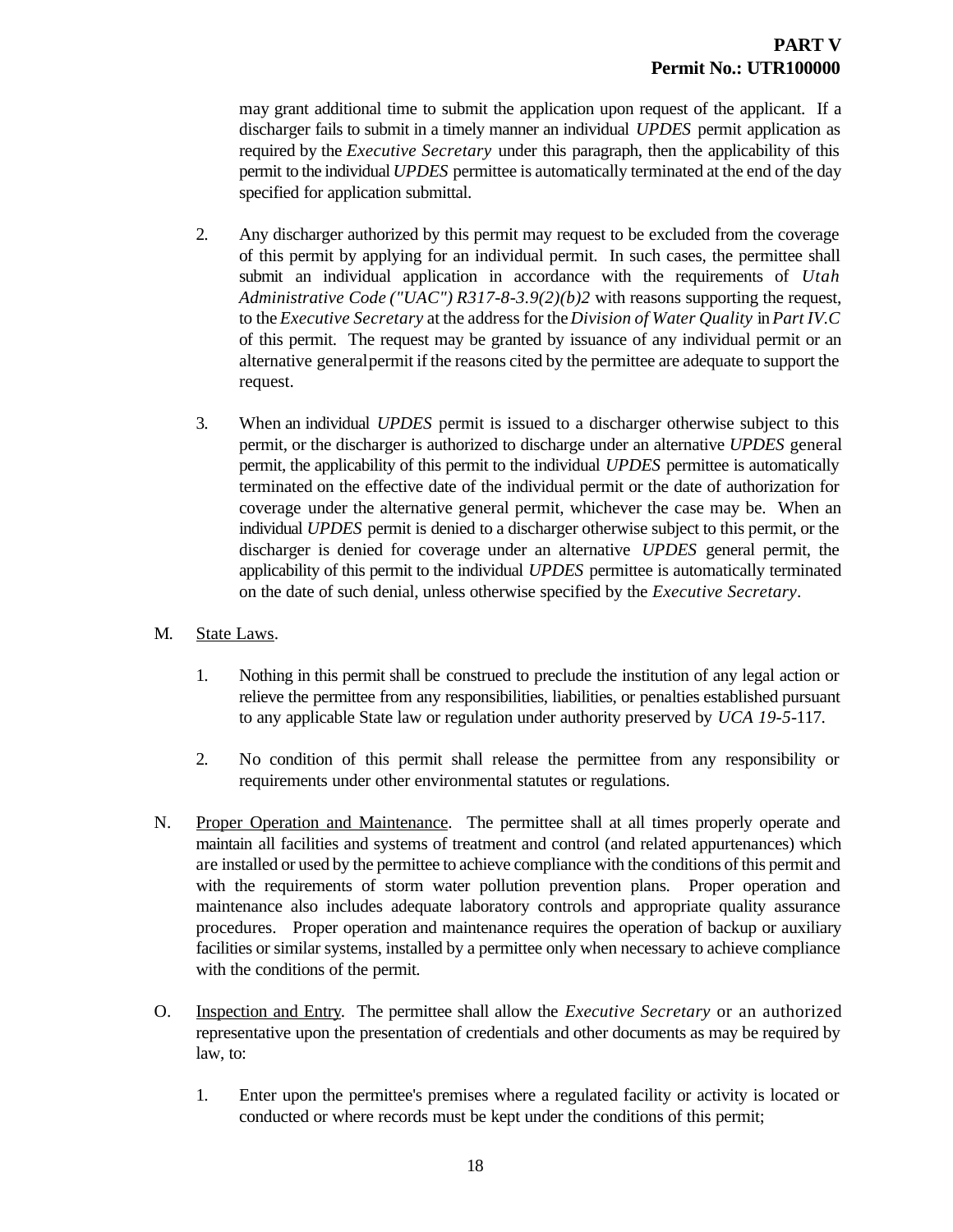- 2. Have access to and copy at reasonable times, any records that must be kept under the conditions of this permit; and
- 3. Inspect at reasonable times any facilities or equipment (including monitoring and control equipment).
- P. Permit Actions. This permit may be modified, revoked and reissued, or terminated for cause. The filing of a request by the permittee for a permit modification, revocation and reissuance, or termination, or a notification of planned changes or anticipated noncompliance does not stay any permit condition.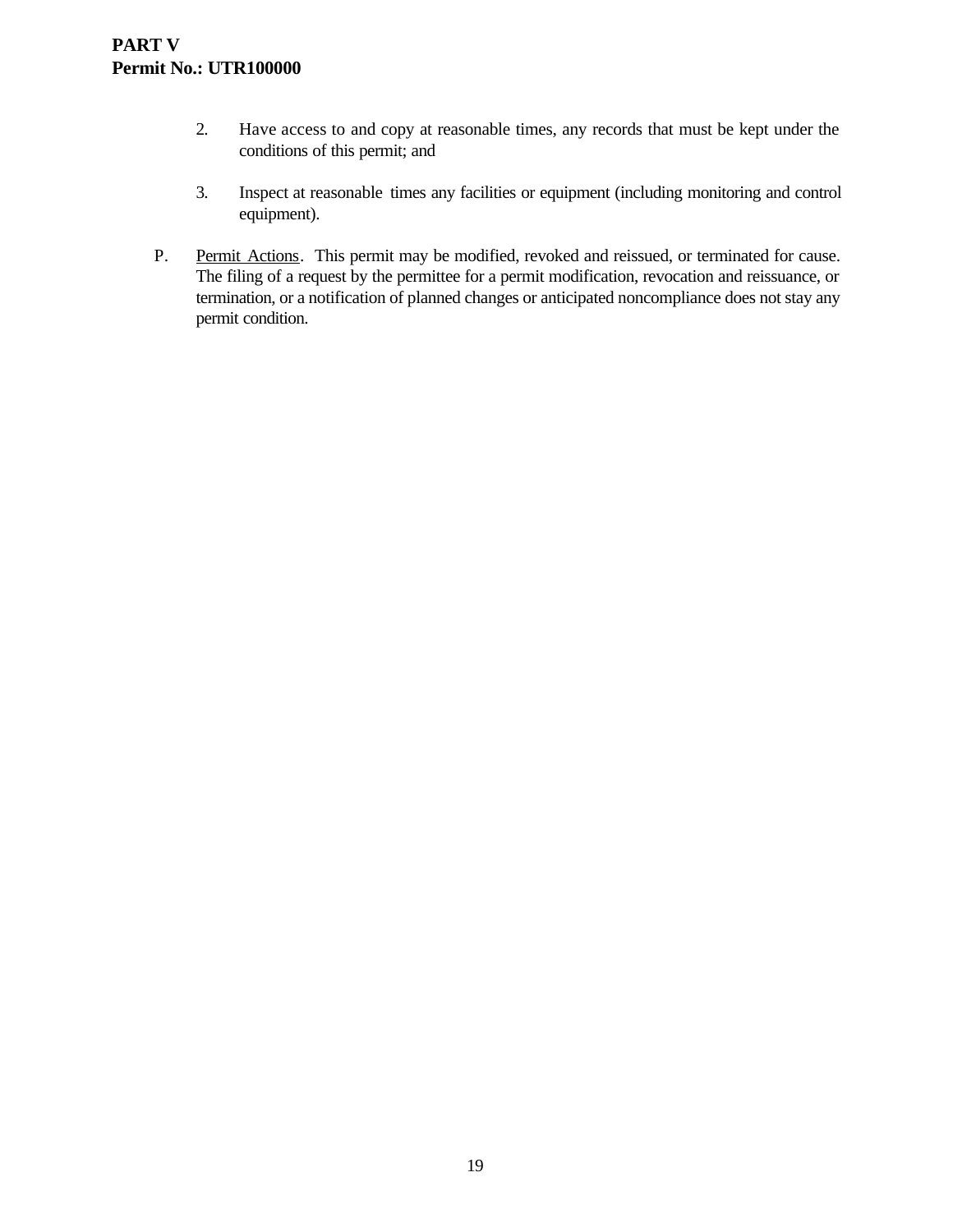### VI. REOPENER CLAUSE.

- A. Reopener Due to Water Quality Impacts. If there is evidence indicating that the storm water discharges authorized by this permit cause, have the reasonable potential to cause or contribute to, a violation of a water quality standard, the discharger may be required to obtain an individual permit or an alternative general permit in accordance with *Part V.L* of this permit or the permit may be modified to include different limitations and/or requirements.
- B. Reopener Guidelines. Permit modification or revocation will be conducted according to *UAC R317-8-5.6* and *UAC R317-8-6.2*.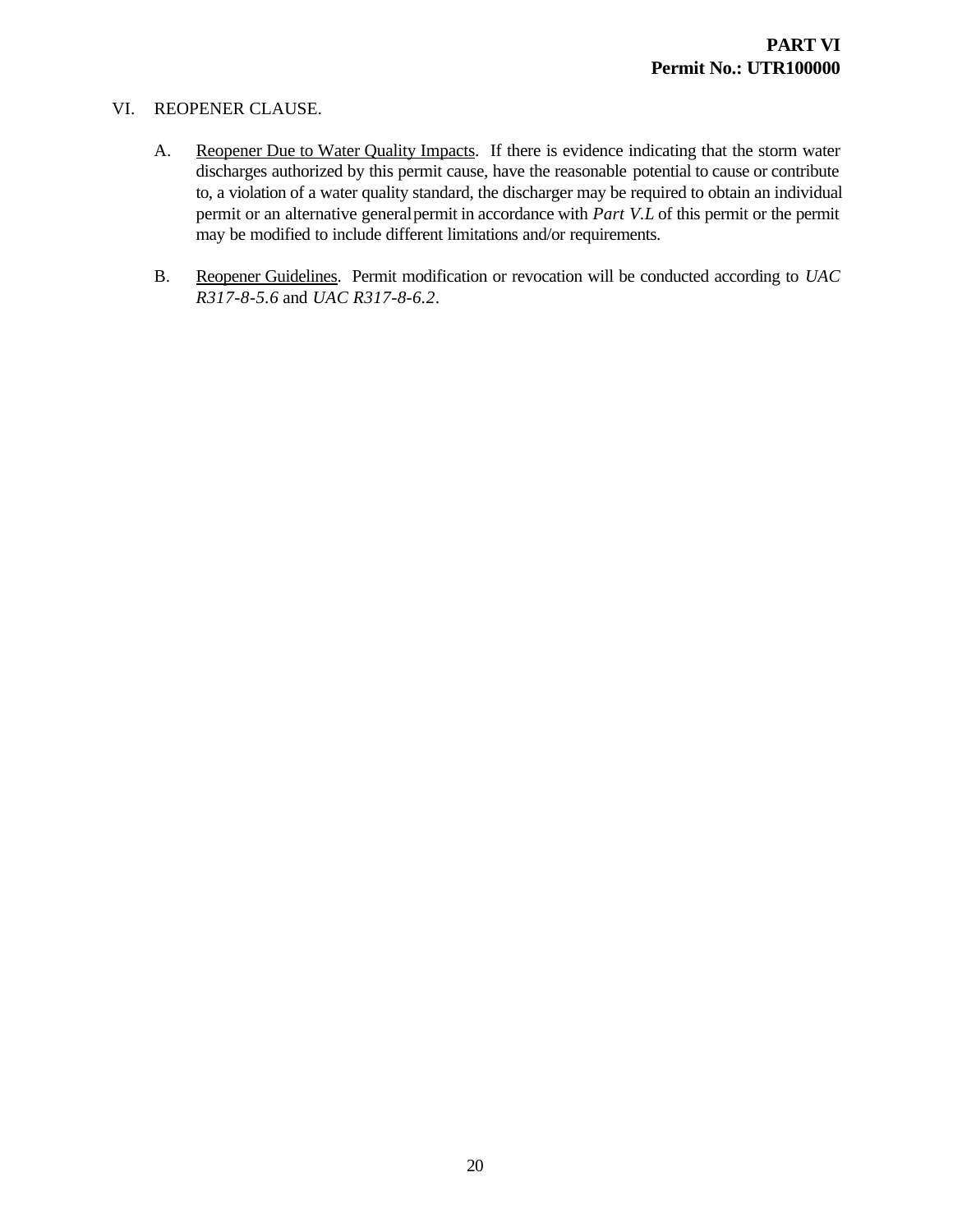### VII. DEFINITIONS

- A. Definitions related to this permit and construction activity.
	- 1. "Act" means the "*Utah Water Quality Act*"
	- 2. "Best Management Practices" ("BMPs") means schedules of activities, prohibitions of practices, maintenance procedures, and other management practices to prevent or reduce the pollution of waters of the State. BMPs also include treatment requirements, operating procedures, and practices to control plant site runoff, spillage or leaks, sludge or waste disposal, or drainage from raw material storage.
	- 3. "Commencement of Construction" means the initial disturbance of soils associated with clearing, grading, or excavating activities or other construction activities.
	- 4. "Control Measure" as used in this permit, refers to any Best Management Practice or other method used to prevent or reduce the discharge of pollutants to waters of the State.
	- 5. "*CWA*" means *Clean Water Act* or the *Federal Water Pollution Control Act*.
	- 6. "Dedicated portable asphalt plant" means a portable asphalt plant that is located on or contiguous to a construction site and that provides asphalt only to the construction site that the plant is located on or adjacent to.
	- 7. "Dedicated portable concrete plant" means a portable concrete plant that is located on or contiguous to a construction site and that provides concrete only to the construction site that the plant is located on or adjacent to.
	- 8. "Dedicated sand or gravel operation" means an operation that produces sand and/or gravel for a single construction project.
	- 9. "Discharge of Storm Water Associated with Construction Activity" as used in this permit, refers to storm water "point source" discharges from areas where soil disturbing activities (e.g. clearing, grading, or excavating, etc.), construction material or equipment activities (e.g. fill piles, concrete truck washout, fueling, etc.), or other industrial storm water directly related to the construction process (e.g. concrete or asphalt batch plants, etc.) are located.
	- 10. "*EPA*" means the United States Environmental Protection Agency.
	- 11. "*Executive Secretary*" means *Executive Secretary* of the *Utah Water Quality Board*.
	- 12. "Final Stabilization" means that all soil disturbing activities at the site have been completed, and that a uniform (e.g. evenly distributed, without large bare areas) perennial vegetative cover with a density of 70% of the native background vegetative cover for the area has been established on all unpaved areas and areas not covered by permanent structures, or equivalent permanent stabilization measures (such as the use of riprap, gabions, or geotextiles) have been employed. In some parts of the country, background native vegetation will cover less than 100% of the ground (e.g. arid areas). Establishing at least 70% of the natural cover of native vegetation meets the vegetative cover criteria for final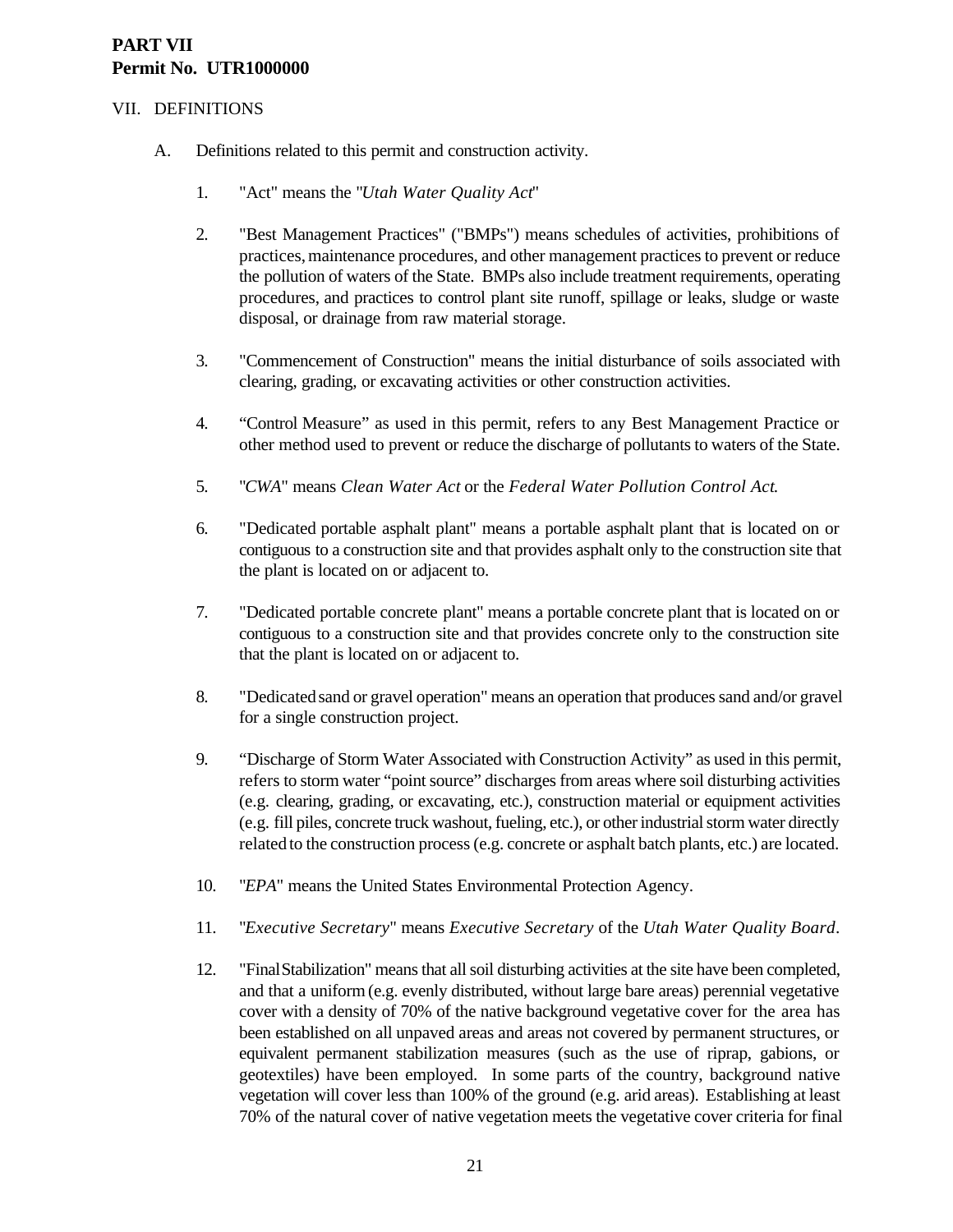stabilization. For example, if the native vegetation covers 50% of the ground, 70% of 50% would require 35% total cover for final stabilization.

- 13. "Large and Medium municipal separate storm sewer system" means all municipal separate storm sewers that are either:
	- a. located in an incorporated place (city) with a population of 100,000 or more as determined by the latest Decennial Census by the Bureau of Census; or
	- b. located in the counties with unincorporated urbanized populations of 100,000 or more, except municipal separate storm sewer that are located in the incorporated places, townships or towns within such counties ; or
	- c. owned or operated by a municipality other than those described in paragraph a. or b. (above) and that are designated by the *Executive Secretary* as part of the large or medium municipal separate storm sewer system.
- 14. "*NOI*" means notice of intent to be covered by this permit (see the *Addendum* to this permit).
- 15. "*NOT*" means notice of termination (see the *Addendum* to this permit).
- 16. "Point Source" means any discernible, confined, and discrete conveyance, including but not limited to, any pipe, ditch, channel, tunnel, conduit, well, discrete fissure, container, rolling stock, concentrated animal feeding operation, landfill leachate collection system, vessel or other floating craft from which pollutants are or may be discharged. This term does not include return flows from irrigated agriculture or agricultural storm water runoff.
- 17. "Runoff coefficient" means the fraction of total rainfall that will appear at a conveyance as runoff.
- 18. "Small Construction Activity" means all construction activities including clearing and grading that result in land disturbance of equal to or greater than one acre and less than five acres. Small construction activity also includes the disturbance of less than one acre of total land area that is part of a larger common plan of development or sale if the larger common plan will ultimately disturb equal to or greater than one and less than five acres.
- 19. "Small Municipal Separate Storm Sewer System refers to all separate storm sewers that are owned or operated by the United States, a State, city, town, county, district, association, or other public body having jurisdiction over disposal of sewage, industrial wastes, storm water, or other wastes, including special districts under State law such as a sewer districts, flood control districts or drainage districts, or similar entity that discharges to waters of the State, but are not defined as "large" or "medium"municipal separate storm sewer systems.
- 20. "Storm water" means storm water runoff, snow melt runoff, and surface runoff and drainage.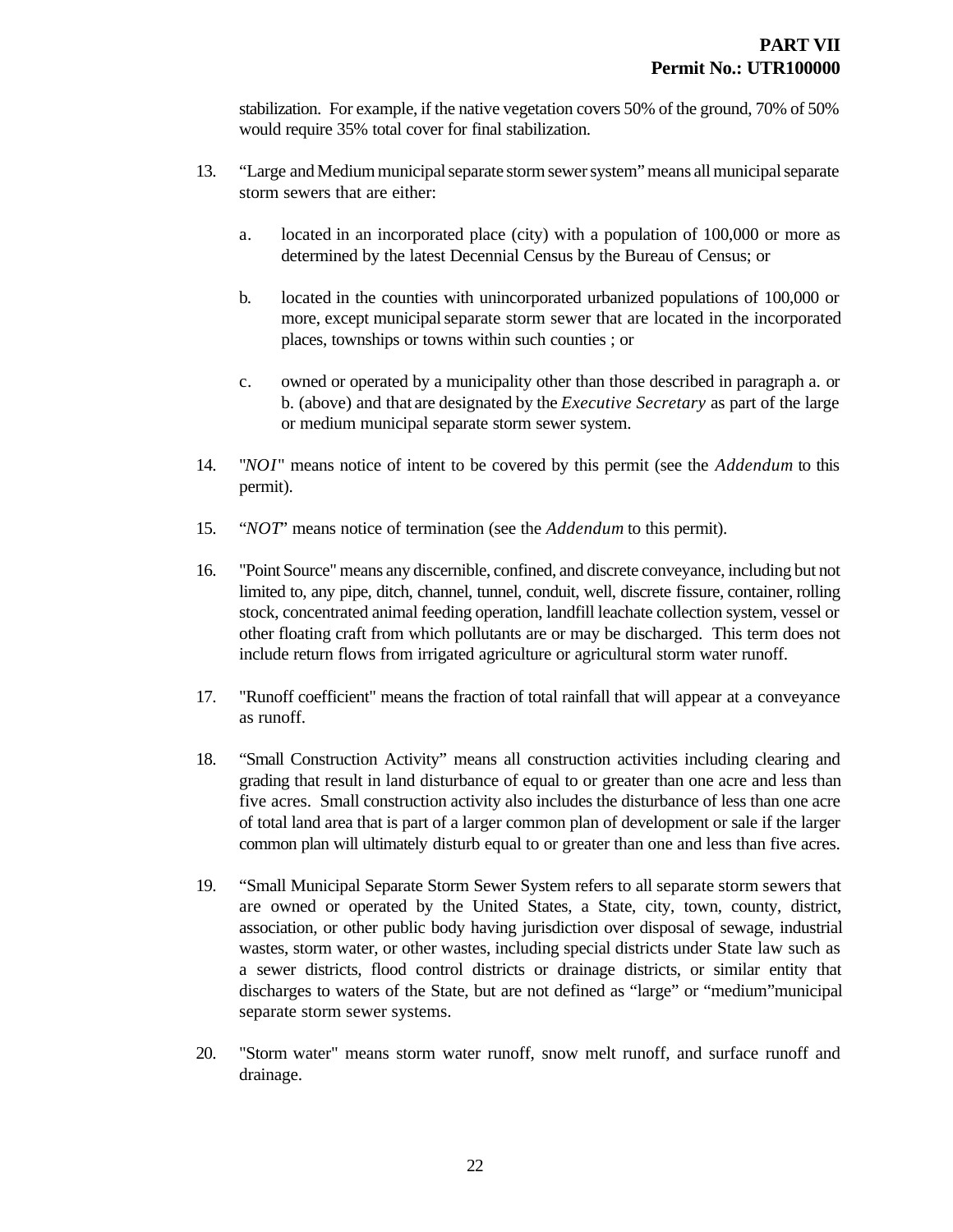- 21. "Storm water discharge associated with industrial activity" is defined in the *Utah Administrative Code* ("UAC")  $R317-8-3.9(6)(c)$  & (d) and incorporated here by reference. Most relevant to this permit is *"UAC" R317-8-3.9(6)(d)10*, which relates to construction activity including clearing, grading and excavation activities.
- 22. "SWP3" means storm water pollution prevention plan, referring to the plan required in the permit *Part III.*
- 23. "Waters of the State" means all streams, lakes, ponds, marshes, water-courses, waterways, wells, springs, irrigation systems, drainage systems, and all other bodies or accumulations of water, surface and underground, natural or artificial, public or private, which are contained within, flow throw, or border upon this state or any portion thereof, except that bodies of water confined to and retained within the limits of private property, and which do not develop into or constitute a nuisance, or a public health hazard, or a menace to fish and wildlife, shall not be considered to be "waters of the state" under this definition (*"UAC" R317-1-1.32*).
- 24. "Waste pile" means any noncontainerized accumulation of solid, nonflowing waste that is used for treatment or storage.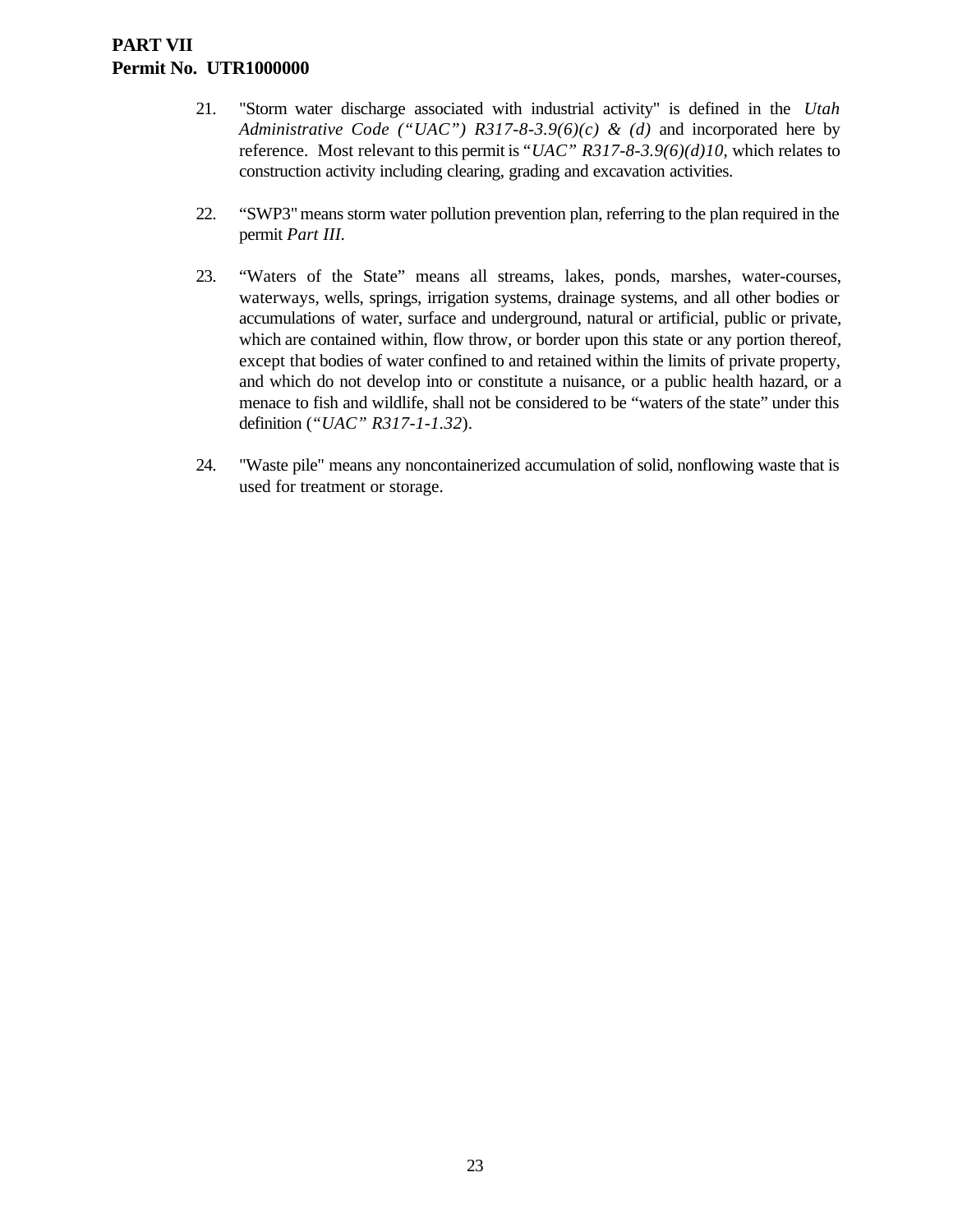| STATE OF UTAH, DEPARTMENT OF ENVIRONMENTAL QUALITY, DIVISION OF WATER QUALITY<br>288 North 1460 West, P.O. Box 144870, Salt Lake City, Utah 84114-4870                                                                                                                                                                                                                                                                                                                                                                                                                                                                                                                                                                                                                                                                                                                                                                                                                                                                                               |                                                                                                                                                                                                                                                                                               |  |  |  |  |
|------------------------------------------------------------------------------------------------------------------------------------------------------------------------------------------------------------------------------------------------------------------------------------------------------------------------------------------------------------------------------------------------------------------------------------------------------------------------------------------------------------------------------------------------------------------------------------------------------------------------------------------------------------------------------------------------------------------------------------------------------------------------------------------------------------------------------------------------------------------------------------------------------------------------------------------------------------------------------------------------------------------------------------------------------|-----------------------------------------------------------------------------------------------------------------------------------------------------------------------------------------------------------------------------------------------------------------------------------------------|--|--|--|--|
|                                                                                                                                                                                                                                                                                                                                                                                                                                                                                                                                                                                                                                                                                                                                                                                                                                                                                                                                                                                                                                                      | Notice of Termination (NOT) for Storm Water Discharges Associated with Construction Activity Under the UPDES<br>General Permit No. UTR100000.<br>SEE REVERSE FOR INSTRUCTIONS                                                                                                                 |  |  |  |  |
|                                                                                                                                                                                                                                                                                                                                                                                                                                                                                                                                                                                                                                                                                                                                                                                                                                                                                                                                                                                                                                                      | Submission of this Notice of Termination constitutes notice that the operator identified in Section II of this form is no longer authorized to discharge storm water associated with<br>industrial activity under the UPDES program. ALL NECESSARY INFORMATION MUST BE PROVIDED ON THIS FORM. |  |  |  |  |
| I. Permit Information                                                                                                                                                                                                                                                                                                                                                                                                                                                                                                                                                                                                                                                                                                                                                                                                                                                                                                                                                                                                                                |                                                                                                                                                                                                                                                                                               |  |  |  |  |
|                                                                                                                                                                                                                                                                                                                                                                                                                                                                                                                                                                                                                                                                                                                                                                                                                                                                                                                                                                                                                                                      | UPDES Storm Water General Permit Number: $\frac{x + x + x + x + x + x}{x + x + x}$                                                                                                                                                                                                            |  |  |  |  |
|                                                                                                                                                                                                                                                                                                                                                                                                                                                                                                                                                                                                                                                                                                                                                                                                                                                                                                                                                                                                                                                      | Ġ<br>Ġ<br>Check Here if the Storm Water Discharge is Being Terminated:<br>Check Here if You are No Longer the Operator of the Facility:                                                                                                                                                       |  |  |  |  |
| II. Facility Operator Information                                                                                                                                                                                                                                                                                                                                                                                                                                                                                                                                                                                                                                                                                                                                                                                                                                                                                                                                                                                                                    |                                                                                                                                                                                                                                                                                               |  |  |  |  |
|                                                                                                                                                                                                                                                                                                                                                                                                                                                                                                                                                                                                                                                                                                                                                                                                                                                                                                                                                                                                                                                      |                                                                                                                                                                                                                                                                                               |  |  |  |  |
|                                                                                                                                                                                                                                                                                                                                                                                                                                                                                                                                                                                                                                                                                                                                                                                                                                                                                                                                                                                                                                                      |                                                                                                                                                                                                                                                                                               |  |  |  |  |
|                                                                                                                                                                                                                                                                                                                                                                                                                                                                                                                                                                                                                                                                                                                                                                                                                                                                                                                                                                                                                                                      |                                                                                                                                                                                                                                                                                               |  |  |  |  |
| III. Facility Site/Location Information                                                                                                                                                                                                                                                                                                                                                                                                                                                                                                                                                                                                                                                                                                                                                                                                                                                                                                                                                                                                              |                                                                                                                                                                                                                                                                                               |  |  |  |  |
|                                                                                                                                                                                                                                                                                                                                                                                                                                                                                                                                                                                                                                                                                                                                                                                                                                                                                                                                                                                                                                                      |                                                                                                                                                                                                                                                                                               |  |  |  |  |
|                                                                                                                                                                                                                                                                                                                                                                                                                                                                                                                                                                                                                                                                                                                                                                                                                                                                                                                                                                                                                                                      | County: $* * * * * * * * * *$                                                                                                                                                                                                                                                                 |  |  |  |  |
|                                                                                                                                                                                                                                                                                                                                                                                                                                                                                                                                                                                                                                                                                                                                                                                                                                                                                                                                                                                                                                                      |                                                                                                                                                                                                                                                                                               |  |  |  |  |
|                                                                                                                                                                                                                                                                                                                                                                                                                                                                                                                                                                                                                                                                                                                                                                                                                                                                                                                                                                                                                                                      |                                                                                                                                                                                                                                                                                               |  |  |  |  |
| IV. Certification: I certify under penalty of law that either: a) all storm water discharges associated with construction activity from the portion of the identified facility where I was<br>an operator have ceased or have been eliminated or b) I am no longer an operator at the construction site and a new operator has assumed operational control for those portions of the<br>construction site where I previously had operational control. I understand that by submitting this notice of termination, I am no longer authorized to discharge storm water associated<br>with construction activity under this general permit, and that discharging pollutants in storm water associated with construction activity to waters of the State is unlawful under the<br>State of Utah Water Quality Act where the discharge is not authorized by a UPDES permit. I also understand that the submittal of this notice of termination does not release an<br>operator from liability for any violations of this permit or the Water Quality Act. |                                                                                                                                                                                                                                                                                               |  |  |  |  |
| Print Name:                                                                                                                                                                                                                                                                                                                                                                                                                                                                                                                                                                                                                                                                                                                                                                                                                                                                                                                                                                                                                                          | Date:                                                                                                                                                                                                                                                                                         |  |  |  |  |
|                                                                                                                                                                                                                                                                                                                                                                                                                                                                                                                                                                                                                                                                                                                                                                                                                                                                                                                                                                                                                                                      |                                                                                                                                                                                                                                                                                               |  |  |  |  |
| Signature:                                                                                                                                                                                                                                                                                                                                                                                                                                                                                                                                                                                                                                                                                                                                                                                                                                                                                                                                                                                                                                           |                                                                                                                                                                                                                                                                                               |  |  |  |  |

Instructions for Completing Notice of Termination (NOT) Form

### **Who May File A Notice Of Termination (NOT) Form**

Permittees who are presently covered under the State issued Utah Pollutant Discharge Elimination System (UPDES) General Storm Water Permit for Construction Activity may submit a notice of termination (NOT) form when their facilities no longer have any storm water discharges associated with industrial activity as defined in the storm water regulations at UAC R317-8-3.9(b)(c) and (d), or when they are no longer the operator of the facilities.

For construction activities, elimination of all storm water discharges associated with industrial activity occurs when disturbed soils at the construction site have been finally stabilized and temporary erosion and sediment control measures have been removed or will be removed at an appropriate time, or that all storm water discharges associated with construction activity from the construction site that are authorized by a UPDES general permit have otherwise been eliminated. Final stabilization means that all soil-disturbing activities at the site have been completed, and that a uniform perennial vegetative cover with a density of 70% of the cover for unpaved areas and areas not covered by permanent structures has been established, or equivalent permanent stabilization measures (such as the use of riprap, gabions, or geotextiles) have been employed.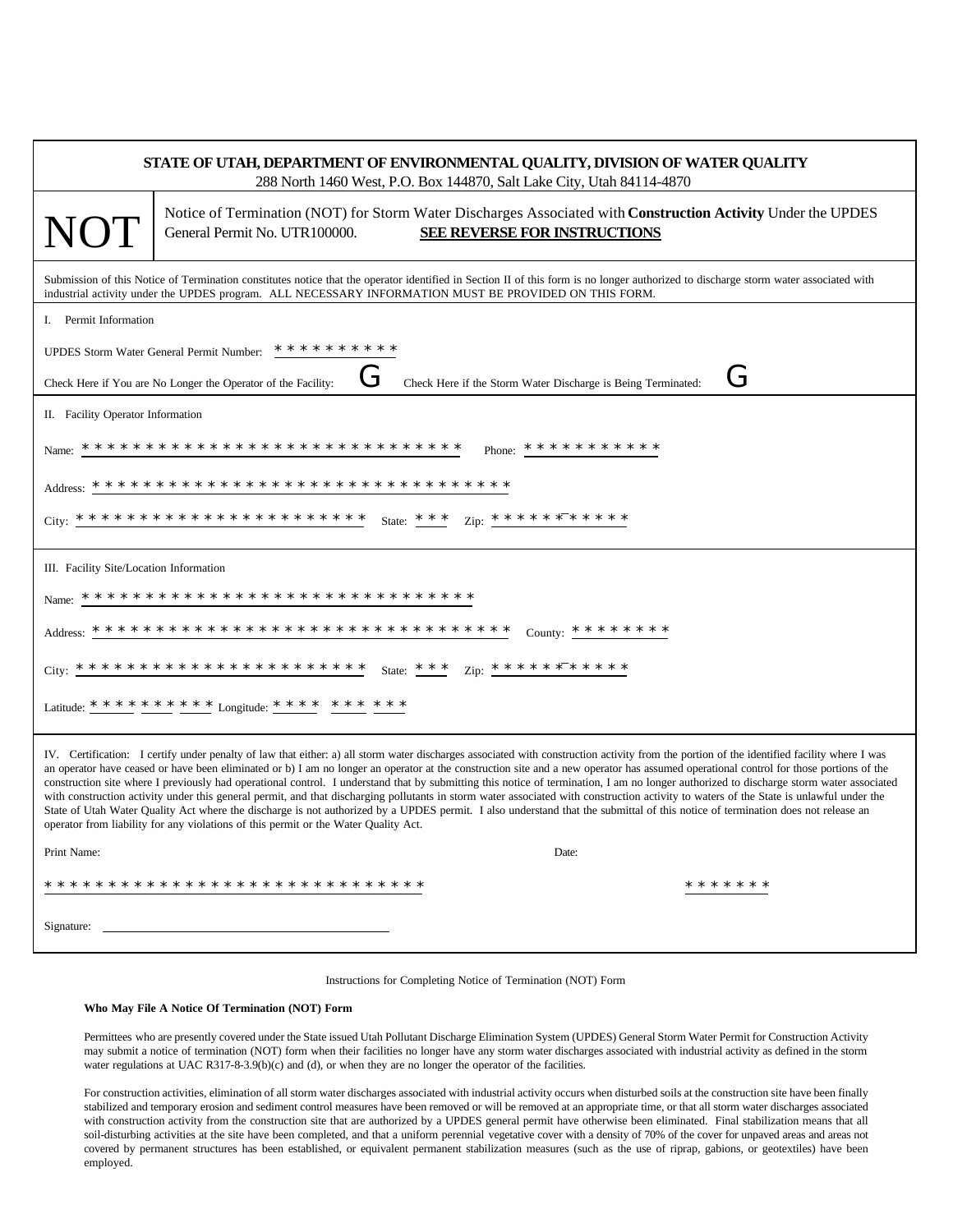Send this form to the following address:

Division of Water Quality 288 North 1460 West P.O. Box 144870 Salt Lake City, Utah 84114-4870

#### **Completing the Form**

Type or print, using upper-case letters, in the appropriate areas only. Please place each character between the marks. Abbreviate if necessary to stay within the number of characters allowed for each item. Use only one space for breaks between words, but not for punctuation marks unless they are needed to clarify your response. If you have any questions about this form, call the Division of Water Quality at (801) 538-6146.

### **Section I - Permit Information**

Enter the existing UPDES Storm Water General Permit number assigned to the facility or site identified in Section III. If you do not know the permit number, contact the Division of Water Quality at (801) 538-6146.

Indicate your reason for submitting this Notice of Termination by checking the appropriate box:

If there has been a change of operator and you are no longer the operator of the facility or site identified in Section III, Check the corresponding box.

If all storm water discharges at the facility or site identified in Section III have been terminated, check the corresponding box.

#### **Section II - Facility Operator Information**

There may be more than one operator for a construction project. This form must be filled out and submitted by each of the operators listed on the notice of intent (NOI) that was submitted for receiving coverage under this permit. In this section give the legal name of the person, firm, public organization, or any other entity that is filed as an operator at the facility or site described in this application that is desiring to terminate coverage. The name of the operator may or may not be the same name as the facility. The operator of the facility is the legal entity which controls the facility's operation (referring to operation of construction activity) or a portion of it, rather that the plant or site manager of the finished or rehabilitated facility. Do not use a colloquial name. Enter the complete address and telephone number of the operator.

#### **Section III - Facility/Site Location Information**

Enter the facility's or site's official or legal name and complete address, including city, state and ZIP code and the latitude and longitude of the facility to the nearest 15 seconds of the approximate center of the site. It is preferred that the location address be the same as that which the site used in the submission of the NOI.

#### **Section IV - Certification**

State statues provide for severe penalties for submitting false information on this application form. State regulations require this application to be signed as follows:

*For a corporation:* by a responsible corporate officer, which means: (I) president, secretary, treasurer, or vice-president of the corporation in charge of a principal business function, or any other person who performs similar policy or decision making functions, or (ii) the manager of one or more manufacturing, production, or operating facilities employing more than 250 persons or having gross annual sales or expenditures exceeding \$25 million (in second-quarter 1980 dollars), if authority to sign documents has been assigned or delegated to the manager in accordance with corporate procedures;

*For a partnership or sole proprietorship:* by a general partner or the proprietor, respectively; or

*For a municipality, State, Federal, or other public facility:* by either a principal executive officer or ranking elected official.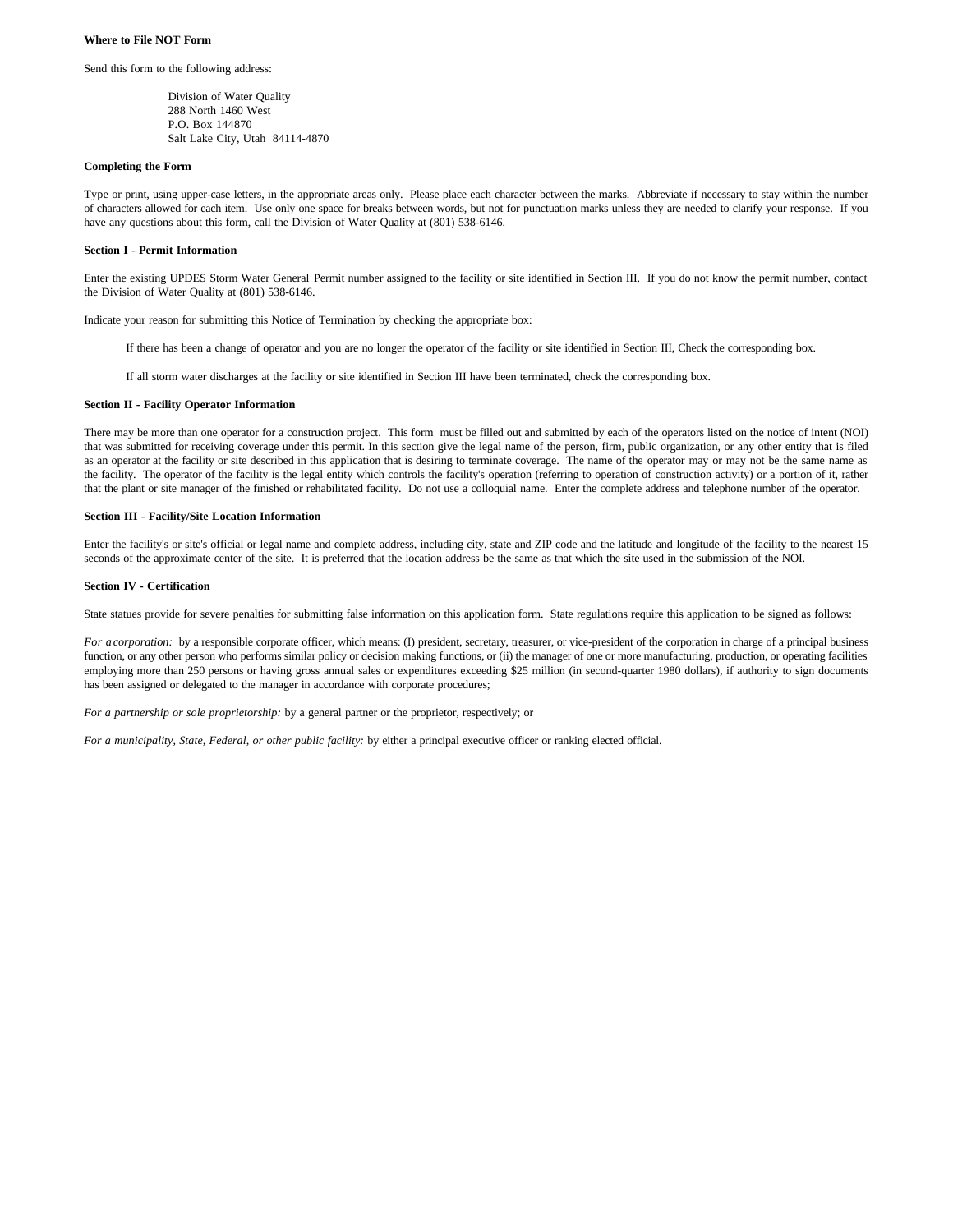| STATE OF UTAH, DEPARTMENT OF ENVIRONMENTAL QUALITY, DIVISION OF WATER QUALITY<br>288 North 1460 West, P.O. Box 144870, Salt Lake City, Utah 84114-4870 (801)538-6146                                                                                                                                                                                                                                                                            |                                                                                                                                                                          |                                             |  |  |  |  |  |
|-------------------------------------------------------------------------------------------------------------------------------------------------------------------------------------------------------------------------------------------------------------------------------------------------------------------------------------------------------------------------------------------------------------------------------------------------|--------------------------------------------------------------------------------------------------------------------------------------------------------------------------|---------------------------------------------|--|--|--|--|--|
|                                                                                                                                                                                                                                                                                                                                                                                                                                                 | Notice of Intent (NOI) for Storm Water Discharges Associated with Construction Activity Under the UPDES General<br>SEE REVERSE FOR INSTRUCTIONS<br>Permit No. UTR100000. |                                             |  |  |  |  |  |
| Submission of this Notice of Intent constitutes notice that the party(s) identified in Section I of this form intends to be authorized by UPDES General Permit No. UTR100000 issued<br>for storm water discharges associated with construction activity in the State of Utah. Becoming a permittee obligates such discharger to comply with the terms and conditions of the<br>permit. ALL NECESSARY INFORMATION MUST BE PROVIDED ON THIS FORM. |                                                                                                                                                                          |                                             |  |  |  |  |  |
| I.                                                                                                                                                                                                                                                                                                                                                                                                                                              | OPERATOR INFORMATION                                                                                                                                                     |                                             |  |  |  |  |  |
|                                                                                                                                                                                                                                                                                                                                                                                                                                                 |                                                                                                                                                                          |                                             |  |  |  |  |  |
|                                                                                                                                                                                                                                                                                                                                                                                                                                                 |                                                                                                                                                                          |                                             |  |  |  |  |  |
|                                                                                                                                                                                                                                                                                                                                                                                                                                                 |                                                                                                                                                                          |                                             |  |  |  |  |  |
|                                                                                                                                                                                                                                                                                                                                                                                                                                                 |                                                                                                                                                                          |                                             |  |  |  |  |  |
|                                                                                                                                                                                                                                                                                                                                                                                                                                                 |                                                                                                                                                                          |                                             |  |  |  |  |  |
|                                                                                                                                                                                                                                                                                                                                                                                                                                                 |                                                                                                                                                                          |                                             |  |  |  |  |  |
|                                                                                                                                                                                                                                                                                                                                                                                                                                                 |                                                                                                                                                                          |                                             |  |  |  |  |  |
|                                                                                                                                                                                                                                                                                                                                                                                                                                                 |                                                                                                                                                                          |                                             |  |  |  |  |  |
|                                                                                                                                                                                                                                                                                                                                                                                                                                                 |                                                                                                                                                                          |                                             |  |  |  |  |  |
| Status of Owner/Operator:                                                                                                                                                                                                                                                                                                                                                                                                                       |                                                                                                                                                                          |                                             |  |  |  |  |  |
|                                                                                                                                                                                                                                                                                                                                                                                                                                                 |                                                                                                                                                                          |                                             |  |  |  |  |  |
|                                                                                                                                                                                                                                                                                                                                                                                                                                                 |                                                                                                                                                                          |                                             |  |  |  |  |  |
|                                                                                                                                                                                                                                                                                                                                                                                                                                                 | Please copy this form if you have more co-permittees than what is allowed on this form.                                                                                  |                                             |  |  |  |  |  |
| П.                                                                                                                                                                                                                                                                                                                                                                                                                                              | FACILITY SITE / LOCATION INFORMATION                                                                                                                                     | Is the facility located<br>on Indian Lands? |  |  |  |  |  |
| Name:<br>$(Y \text{ or } N)$                                                                                                                                                                                                                                                                                                                                                                                                                    |                                                                                                                                                                          |                                             |  |  |  |  |  |
|                                                                                                                                                                                                                                                                                                                                                                                                                                                 |                                                                                                                                                                          |                                             |  |  |  |  |  |
|                                                                                                                                                                                                                                                                                                                                                                                                                                                 |                                                                                                                                                                          |                                             |  |  |  |  |  |
|                                                                                                                                                                                                                                                                                                                                                                                                                                                 |                                                                                                                                                                          |                                             |  |  |  |  |  |

# **INSTRUCTIONS**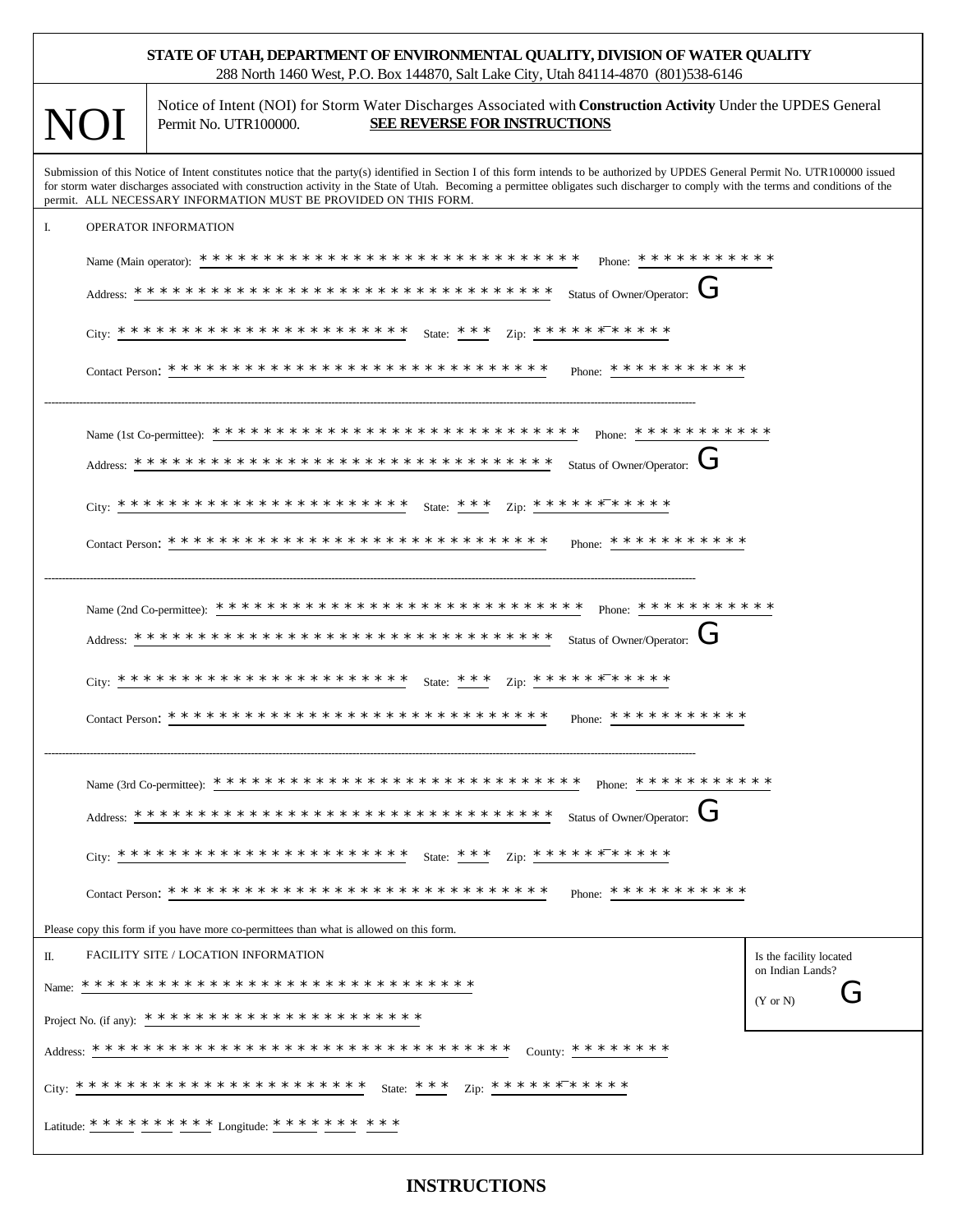#### **Who Must File A Notice Of Intent (NOI) Form**

### **Notice Of Intent (NOI) For Covered Under the UPDES General Permit Storm Water Discharges From Construction Activities**

State law at UAC R317-8-3.9 prohibits point source discharges of storm water from construction activities to a water body(ies) of the State without a Utah Pollutant Discharge Elimination System (UPDES) permit. The operator of a construction activity that has such a storm water discharge must submit a NOI to obtain coverage under the UPDES Storm Water General Permit. If you have questions about whether you need a permit under the UPDES Storm Water program, or if you need information as to whether a particular program is administered by EPA or a state agency, contact the storm water coordinator at (801) 538-6146.

#### **Where To File NOI Form**

NOIs, with fee payment(s), must be sent to the following address:

Department of Environmental Quality Division of Water Quality P.O. Box 144870 Salt Lake City, UT 84114-4870

#### **Completing The NOI Form**

You must type or print, using upper-case letters, in the appropriate areas only. Please place each character between the marks. Abbreviate if necessary to stay within the number of characters allowed for each item. Use one space for breaks between words, but not for punctuation marks unless they are needed to clarify your response. If you have any questions on this form please call the storm water coordinator at (801) 538-6146.

#### **Beginning of Coverage**

Storm Water General Permits cover a facility quickly avoiding delays, therefore coverage is immediate after NOI with submission of the permit fee. The permittee should be aware that though you may not have a permit in hand, if you have sent in a completed NOI with the permit fee you are covered by the conditions in the permit and will be expected to comply with these conditions. If you wish, contact the Division of Water Quality at (801) 538-6146 to receive a generic copy of the permit. After we receive the NOI and the permit fee we will send you an official copy of the permit with your permit number.

### **Permit Fees** (*MAKE CHECKS PAYABLE TO: DIVISION OF WATER QUALITY*)

Construction projects are prorated from the time they begin disturbing ground until the time the disturbed surface is stabilized, and the permit is terminated by the permittee with a submittal of a Notice of Termination (NOT) form. Fees are prorated at \$8.34 per month of coverage needed, except a \$50 minimum and a \$500.00 maximum. **EXAMPLE: if you need 5 months of coverage: 5 x \$8.34 = \$41.70, then you will need to submit the \$50 minimum, if 18 months of coverage is needed: 18 x \$8.34 = \$150.12, your total fee will be \$150.12.** The \$500.00 maximum will provide permit coverage for five years and then expire at the end of the five year period. State or local political subdivisions are exempt from the permit fee. The fee must be received with the NOI before permit coverage is given.

#### **General**

Facilities within Salt Lake City or Salt Lake County must contact the city or county and notify them of the new permit status for the facility.

### **SECTION I - FACILITY OPERATOR INFORMATION**

Give the legal name(s) of the person(s), firm(s), public organization(s), or any other entity(ies) that conducts the construction operation at the facility or site described in this application. The name of the operator(s) may be the developer, the owner, the general contractor, the design firm, the excavation contractor and/or others (e.g. anyone that fits the definition of operator). An operator is anyone that has control over site/project specifications and/or control of day to day operational activities. Do not use a colloquial name. Enter the complete address and telephone number of the operator(s).

Enter the appropriate letter to indicate the legal status of the operator of the facility.  $$ 

### **SECTION II - FACILITY/SITE LOCATION INFORMATION**

Enter the facility's or site's official or legal name and project number (if any) and complete street address, including city, state and ZIP code. If the facility or site lacks a street address, indicate the latitude and longitude of the facility to the nearest 15 seconds of the approximate center of the site.

Indicate whether the facility is located on Indian Lands.

If the facility is located on Indian Lands EPA form 3510-6 should be used and submitted to EPA Region VIII except for facilities on the Navajo Reservation or on the Goshute Reservation which should submit EPA form 3510-6 to Region IX.

### **SECTION III - SITE ACTIVITY INFORMATION**

If the storm water discharges to a municipal separate storm sewer system (MS4), enter the name of the operator of the MS4 (e.g., municipality name, county name) and the receiving water of the discharge from the MS4 if it is known. (A MS4 is defined as a conveyance or system of conveyances (including roads with drainage systems, municipal streets, catch basins, curbs, gutters, ditches, man-made channels, or storm drains) that is owned or operated by a state, city, town, county, district, association or other public body which is designed or used for collecting or conveying storm water).

### **SECTION IV - TYPE OF CONSTRUCTION**

Check each type of construction that applies to this application.

#### **SECTION V - MANAGEMENT PRACTICES**

Check each type of management practices that will be used to control storm water runoff at the job site.

#### **SECTION VI - ADDITIONAL INFORMATION REQUIRED**

Enter the project start date and the estimated completion date for the entire development plan.

Provide an estimate of the total number of acres of the site on which soil will be disturbed (round to the nearest acre).

Indicate whether the storm water pollution prevention plan for the site is in compliance with approved state and/or local sediment and erosion plans, permits, or storm water management plans.

### **SECTION VII - CERTIFICATION**

State statutes provide for severe penalties for submitting false information on this application form. State regulations require this application to be signed as follows:

*For a corporation:* by a responsible corporate officer, which means: (I) president, secretary, treasurer, or vice-president of the corporation in charge of a principal business function, or any other person who performs similar policy or decision making functions, or (ii) the manager of one or more manufacturing, production, or operating facilities employing more than 250 persons or having gross annual sales or expenditures exceeding \$25 million (in second quarter 1980 dollars), if authority to sign documents has been assigned or delegated to the manager in accordance with corporate procedures;

*For a partnership or sole proprietorship:* by a general partner or the proprietor; or

*For a municipality, state, Federal, or other public facility:* by either a principal executive officer or ranking elected official.

### **POLLUTION PREVENTION PLAN**

A storm water pollution prevention plan (SWP3) is required to be in hand before the NOI can be submitted. It is important to know SWP3 requirements (contained in the permit) even during the design portion of the project. A copy of the permit can be obtained from the Division of Water Quality. Guidance material for developing a SWP3 can be obtained from EPA (NTIS) or copied from EPA material at the Division of Water Quality.

### **NOTICE OF TERMINATION (NOT)**

A completed Notice of Termination (NOT) form is required to terminate your permit at the end of construction. Please complete the NOT form, including the project's assigned permit number, and return it to the Division of Water Quality. Please contact the storm water coordinator at (801) 538-6146 for any questions or for a copy of the NOT form.

10/30/97